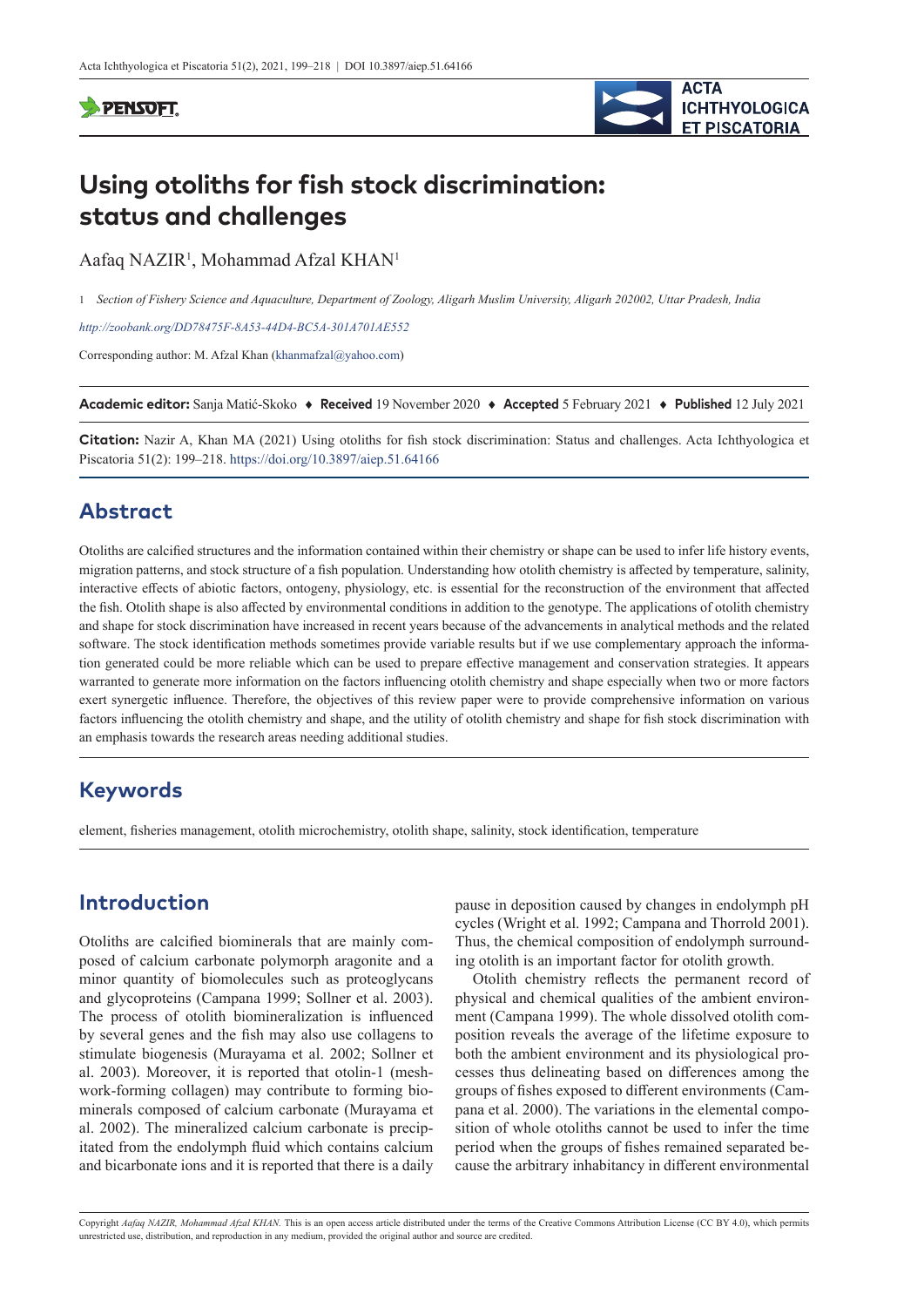conditions can lead to an evident change in the otolith elemental composition (Campana 2005). The application of beam-based instruments such as laser ablation inductively coupled plasma mass spectrometry (LA-ICPMS) has revolutionized the understanding of temporal patterns in otolith composition (Di Franco et al. 2014).

Several studies have reported that the otolith chemistry is influenced by environmental factors (e.g., water chemistry, temperature, salinity, and their interactive effects) and physiological processes (e.g., growth, metabolism, and reproductive stage) (Elsdon and Gillanders 2003; Gaetani and Cohen 2006; Walther et al. 2010; Sturrock et al. 2014; Stanley et al. 2015; Mazloumi et al. 2017; Walsh and Gillanders 2018). Therefore, the knowledge of how exogenous and endogenous factors affect otolith chemistry is essential to reconstruct the life history events and the migration pattern of fish species (Elsdon et al. 2008; Reis-Santos et al. 2013). The predominant source of the elements incorporated into the otoliths is the ambient water but for some elements such as Zn the main source is diet thereby the relative contribution may vary for different elements (Walther and Thorrold 2006; Doubleday et al. 2013). The ambient water chemistry is regulated by several factors such as underlying geology, anthropogenic influences, precipitation, agricultural runoff, mixing of different water bodies, etc. (Elsdon et al. 2008). Therefore, the chemical composition may vary between water bodies or even within a water body at temporal and spatial scales (Kerr et al. 2007; Elsdon et al. 2008). Moreover, otoliths permanently record spatial and temporal variability in water chemistry (Campana et al. 2000; Dorval et al. 2005; Miller 2007; Mateo et al. 2010).

The shape of otoliths is species-specific and shows less variation in growth comparative to somatic growth (Campana and Casselman 1993; Lombarte and Lleonart 1993). Otolith shape variation of fish from different geographic areas is supposed to provide evidence that the fish species occupied distinct regions during life history, thus demonstrating a phenotypic method of stock identification (Ihssen et al. 1981). Otolith shape is a more reliable tool because it is comparatively more stable than external morphometric characters to the short-term variations caused by changes in fish condition (feeding or spawning conditions) or environmental variations (Vieira et al. 2014; Mahe et al. 2018). Several studies have reported that the variations in otolith shape may be correlated with differences in growth rate (Campana and Casselman 1993), as noted in Atlantic mackerel, *Scomber scombrus* Linnaeus, 1758 (see Castonguay et al. 1991); king mackerel, *Scomberomorus cavalla* (Cuvier, 1829) (see DeVries et al. 2002); and blue whiting, *Micromesistius poutassou* (Risso, 1827) (see Keating et al. 2014). Vignon and Morat (2010) reported that the left and right otoliths are influenced symmetrically by the environment and genetics. This may have key implications because any unsystematic deviations from perfect symmetry of otoliths may be used to study the developmental stress and hence could be a potential sign of fitness (Lemberget and McCormick 2009; Palmer et al. 2010).

Several studies have used otolith chemistry (Edmonds et al. 1991; Campana et al. 1994; Campana 2005; Volpedo and Cirelli 2006; Pangle et al. 2010; Khan et al. 2012; Khemiri et al. 2014; Miyan et al. 2014; Miyan et al. 2016; Avigliano et al. 2017; Moreira et al. 2018; Wright et al. 2018; Nazir and Khan 2019) or shape of otoliths (Campana and Casselman 1993; Begg and Brown 2000; DeVries et al. 2002; Pothin et al. 2006; Stransky et al. 2008; Aguera and Brophy 2011; Keating et al. 2014; Sadighzadeh et al. 2014; Vieira et al. 2014; Bacha et al. 2016; Ider et al. 2017; Khemiri et al. 2018) as a tool for stock discrimination. However, the understanding of the ecological and evolutionary processes that sustain the fish population structure requires a multidisciplinary approach (Abaunza et al. 2008; Taillebois et al. 2017). Therefore, the environmental markers (e.g., otolith microchemistry) and genetic markers may provide important information to assess stock structure especially if they show high agreement when used in union (Welch et al. 2015; Tanner et al. 2016). Several researchers have concurrently used otolith chemistry and shape to indirectly validate the percentage of correct classification of individuals to their original location(s) (Turan 2006; Longmore et al. 2010; Ferguson et al. 2011; Soeth et al. 2019). Further, it is preferable to conduct similar investigations to generate conclusive information on population structure and to assess the generality of the results (Longmore et al. 2010).

Several review papers based on otolith chemistry have been published both at the global and regional level (Campana 1999; Campana and Thorrold 2001; Elsdon and Gillanders 2003; Elsdon et al. 2008; Sturrock et al. 2012; Pracheil et al. 2014; Avigliano and Volpedo 2016; Tanner et al. 2016; Walther et al. 2017; etc.). However, more information is warranted on all exogenous and endogenous factors influencing otolith chemistry and shape. Therefore, the objectives of this review paper were to provide comprehensive information on various factors influencing the otolith chemistry and shape, and the utility of otolith chemistry and shape for fish stock discrimination with an emphasis towards the research areas needing additional studies.

## **Factors affecting otolith chemistry**

Otolith chemistry reflects the habitat conditions at different life-history stages of a fish species (Elsdon and Gillanders 2003). The geographic variations in the ambient environmental conditions may result in regional patterns in otolith chemistry (Chang and Geffen 2013) and significant differences in otolith chemistry at spatial scales were reported (Kennedy et al. 2005; Miyan et al. 2016; Wright et al. 2018; Nazir and Khan 2019). The taxonomic relations or ecological resemblances between fish species may result in phylogenetic patterns in otolith chemistry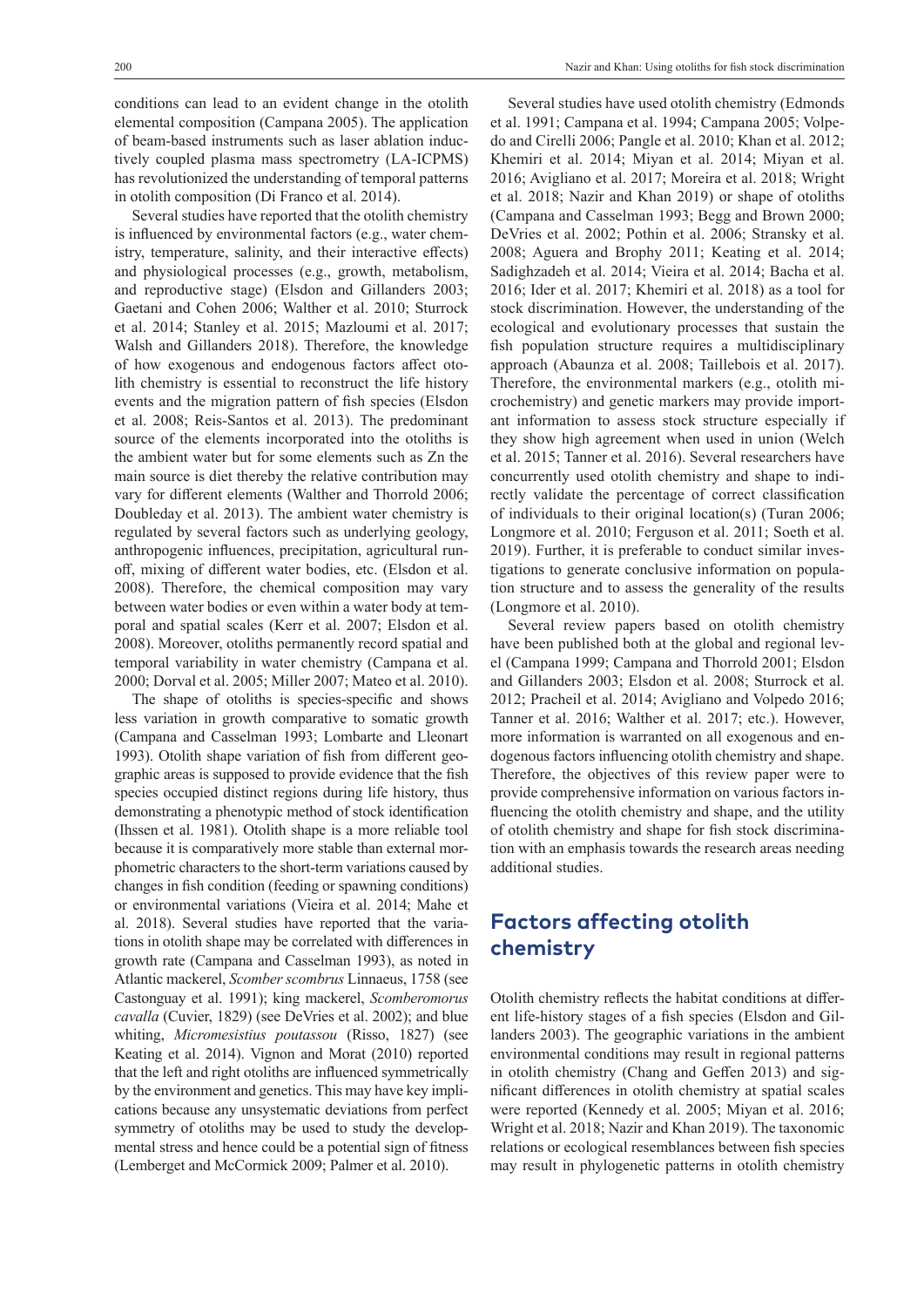(Chang and Geffen 2013), thereby limiting the implementation of a single common model (Martin and Wuenschel 2006). The physiological regulation has a greater impact on otolith chemistry particularly when the source of elements is other than water (Walther et al. 2017). Therefore, a complete understanding of exogenous and endogenous factors and their relative effects on the accretion of elements in otolith is needed (Izzo et al. 2018).

### **Effect of temperature**

Temperature variations at both spatial and temporal scales influence otolith chemistry because it affects precipitation reactions of trace elements. Morse et al. (2007) reported that the solubility of all pure carbonates decreases with increasing temperature. Temperature affects the crystal precipitation process because it influences the pH of the blood plasma and endolymph fluid (Romanek and Gauldie 1996; Elsdon and Gillanders 2003). The complete information of the life history events and the migration pattern of the fish species may be possible by understanding the relation between temperature and otolith chemistry (Mazloumi et al. 2017). Previously, several studies through controlled experiments have reported the effects of temperature on otolith chemistry (Miller 2009; DiMaria et al. 2010; Reis-Santos et al. 2013). Moreover, a number of studies have reported the effects of temperature on otolith chemical composition, which has produced both positive and negative effects of temperature on otolith chemistry (DiMaria et al. 2010; Barnes and Gillanders 2013; Reis-Santos et al. 2013; Stanley et al. 2015; Walsh and Gillanders 2018). The variations in the results may be due to the temperature ranges used in the experiments which were generally narrower than the fish typically experience in nature (Elsdon and Gillanders 2003; Reis-Santos et al. 2013). Recently, Izzo et al. (2018) reported that the experiments undertaken at low temperature  $(\leq 5^{\circ}C)$  or short duration experiments (<20 days) produced varying results, thus emphasizing that the experimental conditions may have an influential effect on the final conclusion of the study. Therefore, it is suggested to undertake future experiments at different life stages and by keeping in view the temperature conditions experienced by the fish species under natural conditions (Sturrock et al. 2012; Sturrock et al. 2015; Izzo et al. 2018).

Several studies have reported the effects of temperature on otolith chemistry, but a full understanding of the relation is lacking because it is complicated by other factors that affect otolith chemistry (such as salinity, diet, species-specific physiology, etc.) and many empirical studies do not replicate the range of conditions that the species of interest experience naturally (Sturrock et al. 2012; Barnes and Gillanders 2013; Walsh and Gillanders 2018). Therefore, it is required that more studies should be undertaken to validate and evaluate the temporal environmental changes which influence otolith chemistry

(Miller 2011) and to examine the mechanism through which temperature affects otolith chemistry across a full reproductive cycle (Sturrock et al. 2012; Reis-Santos et al. 2013).

During the assessment of the literature, we found some specific study designs that were particularly good to understand the factors influencing the otolith chemistry, for example, Sturrock et al. (2015) carried out a 1-year controlled experiment across immature and mature reproductive stages of European plaice, *Pleuronectes platessa* (Linnaeus, 1758), at nearly natural conditions to assess the influence of environmental and physiological variables to establish a basis for modeling the uptake and transport pathways of elements to the otoliths. In another controlled laboratory experiment on the fingerlings of mulloway, *Argyrosomus japonicus* (Temminck et Schlegel, 1843), the temperature and salinity ranges were set similar to the natural conditions to study the influence of environment and genetics on the chemical composition of otoliths with a caution that a range of environmental conditions to which the fish may be exposed should be considered (Barnes and Gillanders 2013). The elements such as Sr, Ba, and Mn are the most frequently used elemental markers in otolith chemistry studies based on a positive correlation between incorporation rates, ambient concentrations, and/or temperature (Reis-Santos et al. 2013; Sturrock et al. 2015).

## **Effect of salinity**

Salinity changes occur due to precipitation and evaporation processes within water bodies, leading to a stratification of the water column which often delimits boundaries between different water bodies (Tomczak and Godfrey 1994). Mucci (1983) investigated the effect of salinity on the stoichiometric solubility products and reported that the solubility products of aragonite tend to increase with increasing salinity. It is also described that the aragonite precipitation rates tended to decrease (about five times) with increasing salinity, although this decrease was only observed for salinity  $\geq$  35‰ (Zhong and Mucci 1989). The uptake of elements from blood-endolymph-otolith is affected by salinity (McCormick 2001). In the case of highly migratory fish species (diadromous species), which moves across different salinity environments, the gill membrane osmoregulates the movement of ions (Miller 2011; Sturrock et al. 2012). Thus, the understanding of the effects of salinity on otolith chemistry is very essential to study the migration pattern of fish species. The influence of salinity on elements such as Sr and Ba has been frequently studied in deciphering the migration between habitats exhibiting strong gradients of salinity (Milton and Chenery 2005; Reis-Santos et al. 2013).

Several studies have reported strong positive and negative effects of salinity on otolith chemistry (Kraus and Secor 2004; Dorval et al. 2007; Sturrock et al. 2012; Reis-Santos et al. 2013; Panfili et al. 2015; Mazloumi et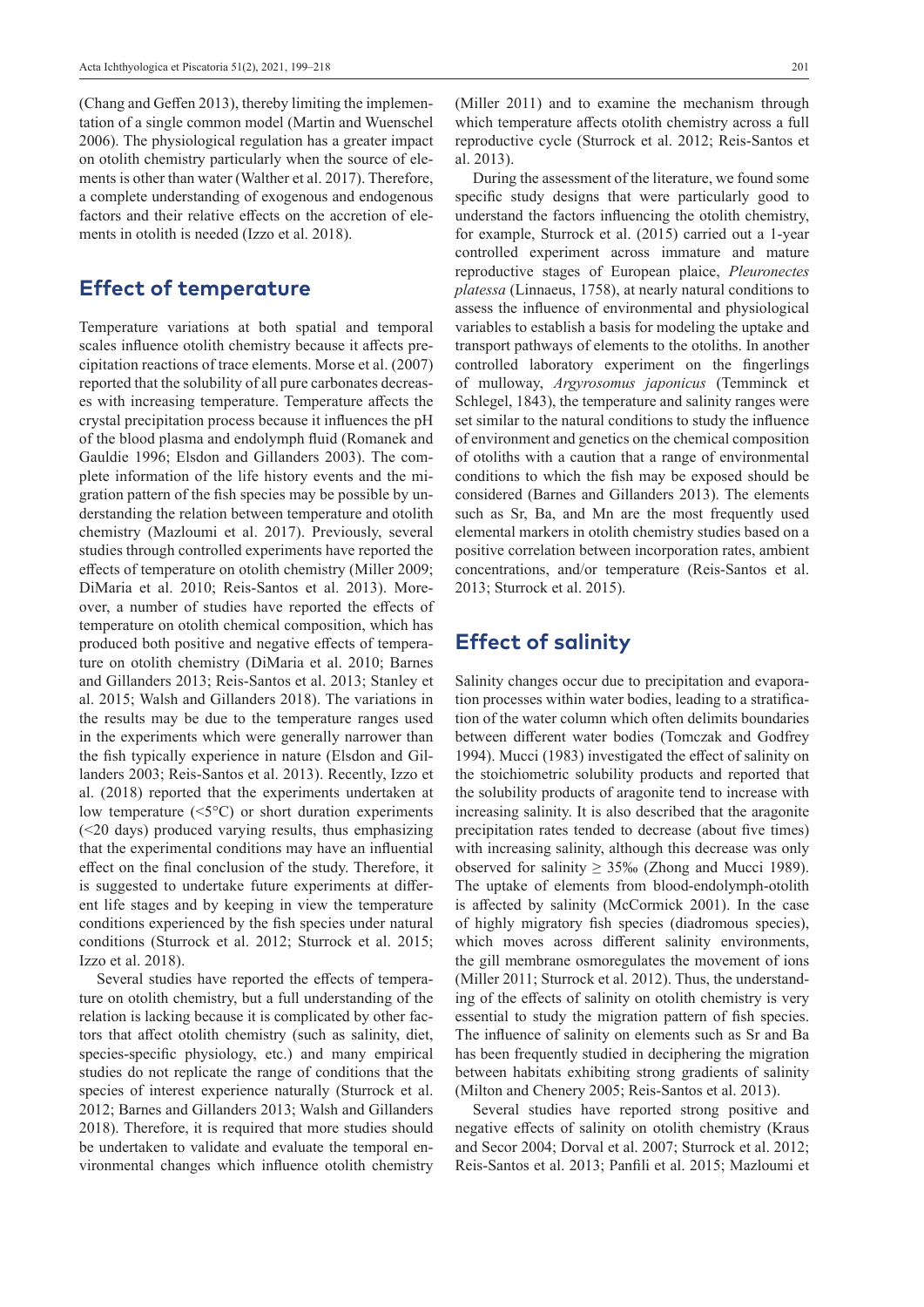al. 2017; Walsh and Gillanders 2018). A number of studies also reported no significant effect of salinity on Sr, Ba, Mg, and Mn concentrations in the otoliths (Elsdon and Gillanders 2002; Elsdon and Gillanders 2005; Martin and Wuenschel 2006; Gillanders and Munro 2012). This disagreement of results suggests that other factors may interact with salinity to affect the elemental incorporation and also, the salinity does not influence all elements equally and concurrently; consequently, the species may accrete elements within their otoliths in different ways (Elsdon and Gillanders 2003). Several reasons may explain this disagreement or complexity of the results. The elements such as Ba, Sr, Mn, Mg, and Li are mainly found as hydrated free ions both in seawater and blood, and these ions are relatively constant in seawater and mostly vary with salinity changes (Sturrock et al. 2012). Moreover, the physiological processes, the kinetic growth effect, and the synthesis of protein throughout somatic growth are the pivotal factors that affect the ion uptake into otoliths (Sinclair 2005; Trudel et al. 2010; Sturrock et al. 2012). The Dynamic Energy Budget Models (e.g., biokinetic and bioenergetic models) can be used to further investigate a suite of environmental and/or biological factors to evaluate the rate of uptake of individual elements (Fablet et al. 2011; Izzo et al. 2018). Thus, additional validation experiments are needed to understand the influence of salinity and other abiotic and biotic factors influencing the incorporation rate of individual elements into otoliths (Reis-Santos et al. 2013).

## **Interactive effects of temperature and salinity**

The water chemistry, temperature, and salinity are the three key environmental factors influencing the otolith chemistry and these variables are usually not independent of each other (Elsdon and Gillanders 2003). The temperature and salinity have a significant influence on the otolith chemistry especially in estuaries where more than one factor can vary (Elsdon et al. 2008). Several studies have reported that the Ba:Ca ratio usually shows positive and negative relation with temperature and salinity, respectively (Elsdon and Gillanders 2005; Dorval et al. 2007; Marohn et al. 2011; Reis-Santos et al. 2013; Stanley et al. 2015; Mazloumi et al. 2017; Nelson and Powers 2019). The Sr:Ca ratio generally shows positive relation with both temperature and salinity (Bath et al. 2000; Zimmerman 2005; Martin and Wuenschel 2006; Brown and Severin 2009; Miller 2009; Reis-Santos et al. 2013; Mazloumi et al. 2017; Nelson and Powers 2019). Further, the Mn:Ca and Mg:Ca usually show no relation with temperature and salinity (Elsdon and Gillanders 2002; Martin and Thorrold 2005; Tanner et al. 2011; Gillanders and Munro 2012; Mazloumi et al. 2017). Therefore, the interactive influence of temperature and salinity should be considered for accurate reconstruction of the environmental history of fish species (Elsdon et al. 2008; Miller 2011).

Laboratory-based validation experiments have been performed to analyse the accretion of elements on the otoliths for a number of species, but a limited number of studies have examined the interactive effect of temperature and salinity (Walsh and Gillanders 2018). Therefore, the interpretation of environmental histories of fishes based on single environmental factor may provide imprecise information as the elements are possibly confounded by the effect of other variables thereby highlighting the importance of studying interactive effects of environmental factors (Martin and Wuenschel 2006). Moreover, the interactive effects of environmental variables may also represent species-specific responses to these variables (Tzeng 1996; Chesney et al. 1998). Evaluating the interactive effect of temperature and salinity on otolith chemistry by using a multi-element approach can enhance our interpretation of migration patterns and stock assessment (Elsdon and Gillanders 2003).

#### **Effect of crystal structure**

Several studies have reported that the otoliths vary considerably in the crystal structure and the differences in elemental composition were found among CaCO<sub>3</sub> polymorphs (Melancon et al. 2005; Tzeng et al. 2007; Ma et al. 2008; Veinott et al. 2009). All the elements which are incorporated from the water into the aragonite and vaterite do not follow the same pattern (Pracheil et al. 2017). Typically, the vaterite contains lower elemental concentrations than aragonite (Pracheil et al. 2019). The elements such as Sr and Ba have lower elemental concentrations in vaterite portions than aragonite portions, for example, the otoliths of European eel, *Anguilla anguilla* (Linnaeus, 1758) (see Tzeng et al. 2007). Further, the elements such as Mg and Mn have increased concentrations in vaterite compared to aragonite sections, for example, the otoliths of lake trout, *Salvelinus namaycush* (Walbaum, 1792) (see Melancon et al. 2005), brown trout, *Salmo trutta* (Linnaeus, 1758), and brook charr, *Salvelinus fontinalis* (Mitchill, 1814) (see Morat et al. 2008). Moreover, it is reported that aragonite otolith chemistry reflects water chemistry whereas vaterite otolith chemistry does not reflect ambient water chemistry thereby vaterite otoliths may be of limited use in stock identification and reconstructing the environmental history of fishes (Bath et al. 2000; Gillanders and Kingsford 2000; Pracheil et al. 2017). Usually, otoliths have aragonite or vaterite crystal structure, however, Campana (1983) first documented the coprecipitation of aragonite and vaterite in the same otolith but at different growth zones and later it was reported that the environmental stress and/or changes within soluble proteins of the endolymph are mainly responsible for this to occur especially in hatchery-reared fishes (Sweeting et al. 2004; Tomas et al. 2004; Ma et al. 2008; Morat et al. 2008). Gauldie (1986) reported that the water temperature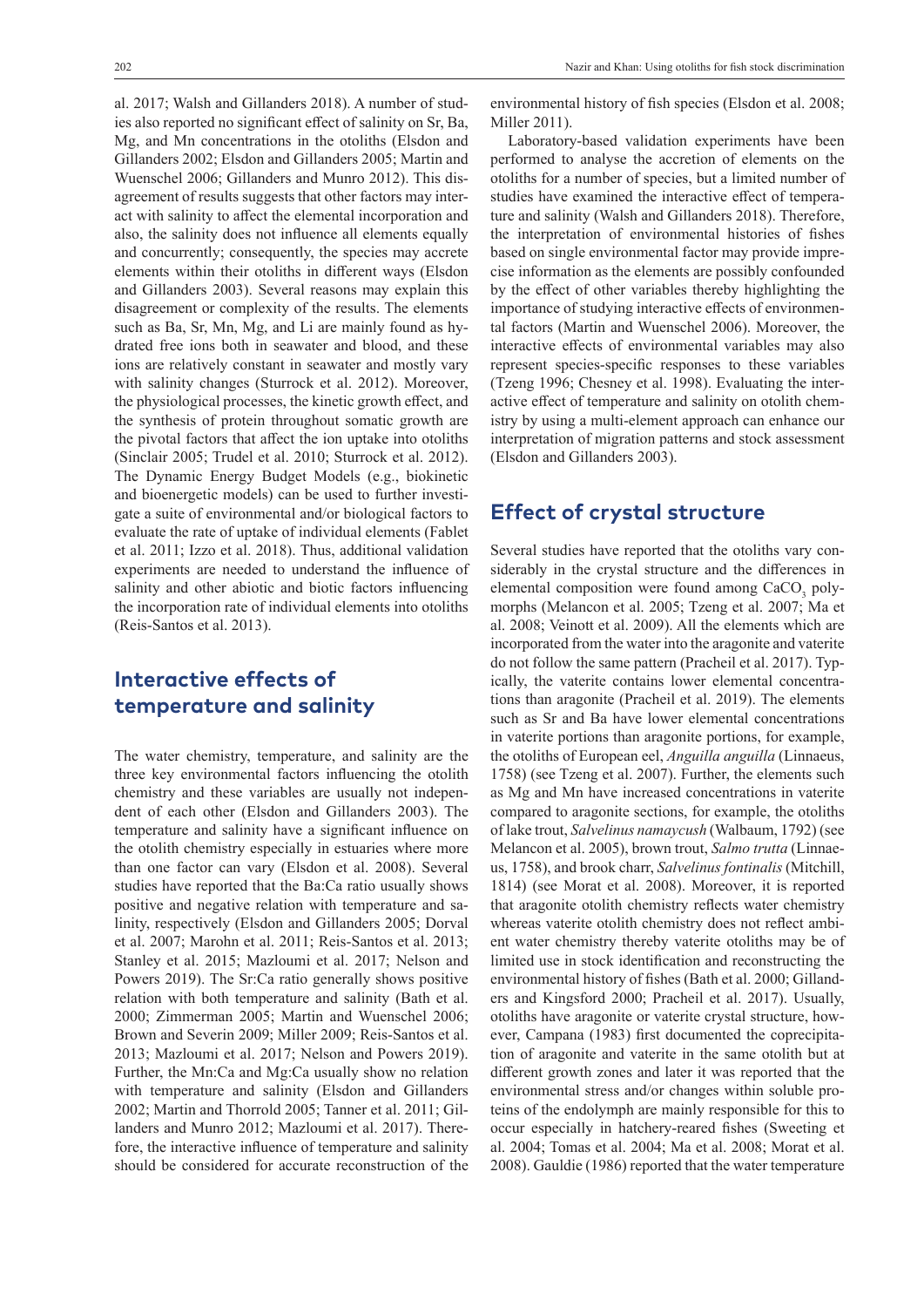was a prime cause in producing a shift between aragonite and vaterite in otoliths of chinook salmon, *Oncorhynchus tshawytscha* (Walbaum, 1792). Aragonite and vaterite otoliths differ in their densities and lattice structure; vaterite is less dense than aragonite (Tomas and Geffen 2003; Chakoumakos et al. 2016; Neves et al. 2017), resulting in otolith mass asymmetry (Vignon and Aymes 2020). The vaterite precipitation has a negative impact on auditory sensitivity in fishes (Reimer et al. 2016). Moreover, the functional, behavioural, and ecological implications of vaterite deposition at the organismal level are usually untested experimentally (Vignon and Aymes 2020). The calcium and other trace element concentrations may vary from one polymorph to another thereby the data should be normalised accordingly otherwise it will lead to inaccurate results (Pracheil et al. 2017). To increase the accuracy of the otolith chemistry technique, there is a need to understand the link between calcium polymorphs and incorporation rate of elements, and the occurrence of several calcium polymorphs across the hatchery-reared and wild fish species (Pracheil et al. 2019).

## **Effects of growth, diet, and ontogeny**

The growth rate of a fish species is known to influence the elemental incorporation in otolith (Martin and Thorrold 2005; Sturrock et al. 2012). Further, it is reported that the individuals which live in the same water body may have different otolith compositions if they exhibit different growth rates (DiMaria et al. 2010). However, several studies have reported that the chemical composition of otoliths usually shows a negative or no relation with growth (Bath et al. 2000; Martin et al. 2004; Martin and Thorrold 2005; Lin et al. 2007; Miller 2009). The variations in growth rate among the groups of fish should be determined if whole otoliths are analysed (Elsdon et al. 2008). Thus, it is necessary that the fish of known or same sex, size, and age should be collected among areas for analysis (Wells et al. 2003; Sturrock et al. 2012). In general, two hypotheses have been put forward, such as the kinetic and the physiological hypothesis to explain the influence of growth rate differences on the accretion of elements in otoliths (Walther et al. 2010). The kinetic hypothesis describes the calcification rate such as precipitation and substitution in the otolith (Sinclair 2005). Also, the kinetic hypothesis suggests that the pH influences the level of calcium concentration in the endolymph and it also changes the relative abundance of bivalent ions in the calcifying fluid especially when the incorporation rate is fast (Sinclair 2005; Sinclair and Risk 2006). Kinetic hypothesis needs to be completely resolved experimentally, because of the incongruities among the kinetic hypothesis models of calcification (Walther et al. 2010). A fish species physiologically change the relative concentration of ions during transport

across interfaces from the ambient environment to crystal lattice (Campana 1999; Walther et al. 2010). However, the majority of the studies focus on the applicability of otolith chemistry instead of mechanisms of incorporation of elements in otoliths (Hussy et al. 2020). The physiological processes (e.g., growth) are known to affect the otolith chemistry and it is known that the faster growth rate could alter the concentration of ions in endolymph because of protein synthesis especially calcium-binding proteins during somatic growth (Trudel et al. 2010; Walther et al. 2010). The growth rate is the most important factor among physiological factors that show significant relation with otolith chemistry (Stanley et al. 2015). Furthermore, the growth rate effects confound efforts to spatially discriminate fishes based on the variations in otolith chemistry; therefore, to understand the influence of growth rate on the composition of otoliths further studies should be undertaken to elucidate its effects. The elemental incorporation in otoliths is highly element-specific and varies among life history stages, species, and ecosystems (Hussy et al. 2020) therefore, it is in general difficult to separate and identify the respective roles of kinetic and physiological hypotheses.

The elemental signatures in otoliths are accreted usually from water but the effect of diet is also significant for few elements such as Sr and Ba (Woodcock et al. 2012; Doubleday et al. 2013; Woodcock and Walther 2014). Several studies reported that the diet influences Sr and Ba concentration in otoliths of freshwater, marine, and estuarine fish species by manipulating diet; though, the reported results show contradiction (Hoff and Fuiman 1995; Limburg 1995; Milton and Chenery 2001; Buckel et al. 2004; Marohn et al. 2009; Engstedt et al. 2012). Tanner et al. (2016) reported that the diet shifts with life history stages in the same habitat, or when individuals from geographically distinct populations feed on different preys, show different otolith compositions. The bioaccumulation of elements during the dietary shift towards higher trophic level makes it very difficult to evaluate the influence of diet on otolith chemistry (Gray 2002). Other than water chemistry and diet, several factors may affect otolith chemistry at varying degrees such as fish species, temperature, salinity, growth rate, ontogeny, etc. The combined effect of these variables is seldom tested and may obscure the relative contributions of water chemistry and diet (Doubleday et al. 2013).

Otolith chemistry can vary with life history stages (growth from larval to juvenile and juvenile to adult stages) and metamorphosis (Toole et al. 1993; Elsdon and Gillanders 2003). If the variations in otolith chemistry of a fish species bridge with life-history stages then the elemental profile of otoliths may be a reflection of ontogenetic effects rather than changes in the environmental conditions (Elsdon et al. 2008). Fish species such as eels show metamorphosis thereby are very susceptible to ontogenetic changes in the chemical composition of otoliths which could be misinterpreted as migration patterns (Arai et al. 2002; Correia et al. 2003). To understand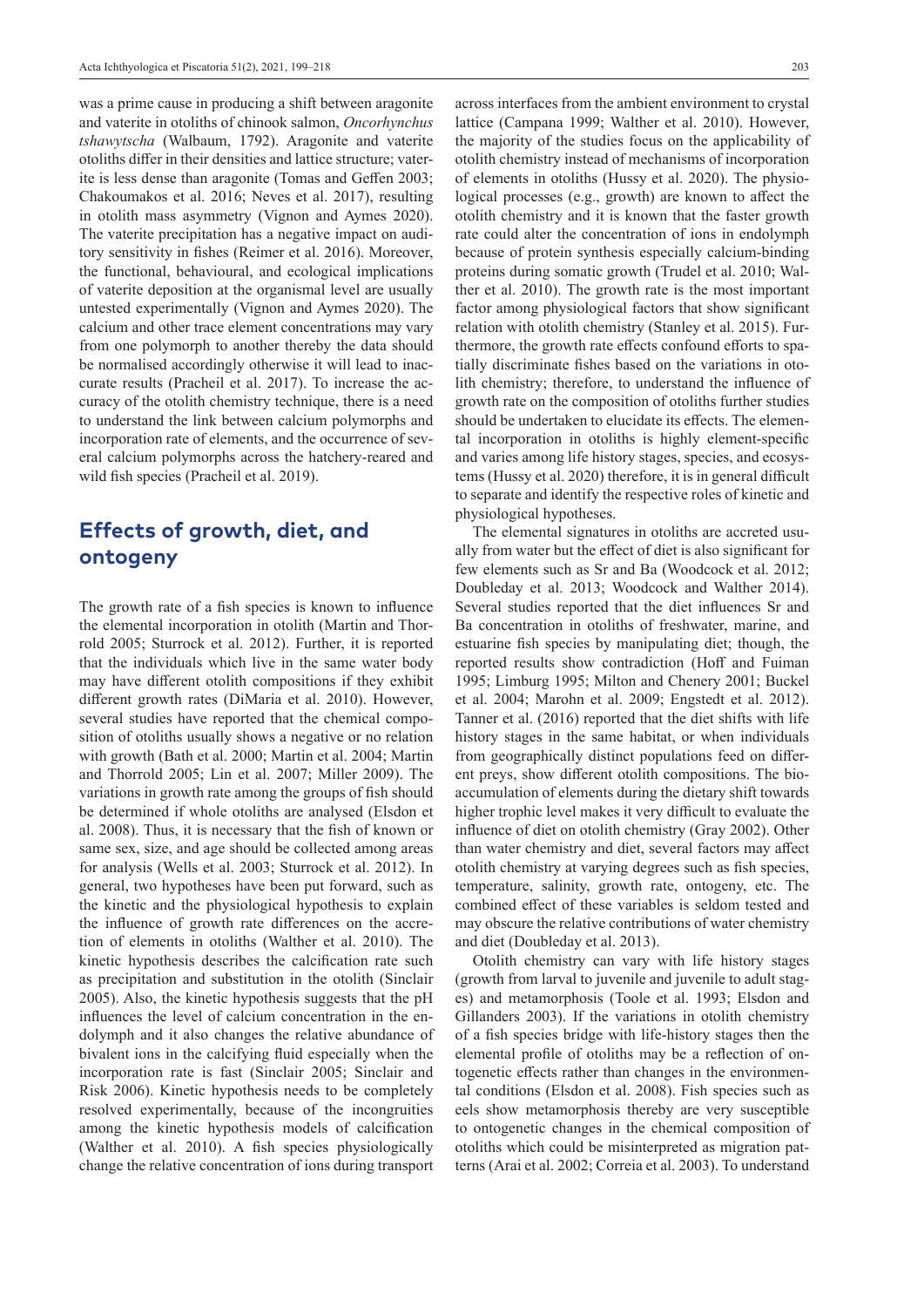how ontogeny affects otolith chemistry, validation experiments by rearing fish at constant or known environmental conditions during ontogenetic and/or physiological changes (Fowler et al. 1995; Elsdon and Gillanders 2005; Zimmerman 2005) can elucidate such effects.

## **Other factors affecting otolith chemistry**

Stress can influence otolith chemistry but the trend and mechanism driving such results are still not clearly known (Kalish 1992; Walther et al. 2010). Mohan et al. (2014) hypothesized that hypoxic stress can affect otolith chemistry because of physiological changes in blood chemistry resulting from changes in blood proteins. Further, the authors observed without a clear mechanism that constant hypoxia exposure over few weeks does not affect otolith chemistry whereas the periodic hypoxia influences otolith chemistry in Atlantic croaker, *Micropogonias undulatus* (Linnaeus, 1766). Manganese can be used as an environmental indicator to study hypoxic stress because Mn:Ca ratio is not affected by endogenous hypoxic stress (Mohan et al. 2014; Limburg et al. 2015). Laboratory validation experiments are required to address the mechanism underlying the effect of stress on otolith chemistry.

The reproductive conditions can influence the ion transport, flux of elements into the blood plasma, and consequently the availability of elements for uptake into otolith (Sturrock et al. 2014). Laboratory experiments separating their influences from other prominent factors such as temperature, salinity, and growth could provide critical evidence for the accurate interpretation of uptake into otolith (Sturrock et al. 2014). Further work is warranted to experimentally address the effect of a full reproductive cycle on the otolith chemistry.

## **Factors affecting otolith shape**

The exogenous and endogenous factors determine the shape of otoliths and these variables may change between populations thereby resulting in stock-specific characteristics of otoliths (Campana and Neilson 1985). However, a complete understanding of the environmental and genetic factors which determine otolith shape is lacking (Vignon and Morat 2010). Several studies have reported that both genetic and environmental influences may be responsible for otolith shape variations in a particular fish species (Cardinale et al. 2004; Burke et al. 2008; Vignon and Morat 2010). However, few empirical studies have investigated the influence of both environmental and genetic factors on otolith shape. For example, Cardinale et al. (2004) released hatchery cod, *Gadus morhua* Linnaeus, 1758, into the wild and after some years recaptured the species to validate the genetic and environmental influences on the otolith shape. Hussy et al. (2016a) reported the combined effect of environment, ontogenetic and genetic influence on otolith shape of Baltic Sea cod, *Gadus morhua*. Several studies have suggested that local environmental conditions are responsible for otolith shape variations in absence of genetic differences (Simoneau et al. 2000; Katayama and Isshiki 2007; Legua et al. 2013). The introduction of non-native fish species having distinct evolutionary history and genetics could provide a remarkable method to analyse both genetic and environmental influence on otolith shape particularly when the species were introduced in the same habitat (Vignon and Morat 2010). The environmental conditions, genetics, and their interaction may act symmetrically on both left and right otolith thereby carrying the same kind of information (Vignon and Morat 2010). Additional studies should be undertaken to elucidate the effects of other confounding factors such as sex, size, age, stock, food availability, temperature, etc. on the shape of otoliths.

Several studies have reported abnormal otoliths which have different size, shape, and density as compared to normal otoliths in a number of freshwater and marine fishes (Sweeting et al. 2004; Oxman et al. 2007; Ma et al. 2008; Reimer et al. 2016). In the case of abnormal otoliths, the aragonite is replaced by vaterite but in some species, calcite may replace aragonite (Gauldie 1993; Campana 1999; Ma et al. 2008; Reimer et al. 2017). Various factors are responsible for aberrant otoliths such as stress, genetic and neuroendocrine factors but a limited number of studies have tested the effect of these factors (Tomas et al. 2004; Ma et al. 2008; Reimer et al. 2017). The replacement of aragonite by vaterite is usually higher in fish species that are hatchery-reared but this may also occur in wild fishes (Tomas and Geffen 2003). Currently, there are high incidences of culture fishes entering into the natural water bodies; therefore, it becomes necessary to evaluate otolith abnormality and to verify its effects before analyzing otolith shape for fish stock discrimination.

Diet is also known to influence otolith shape because the composition of the diet may affect saccular endolymph proteins which play an essential role in otolith biomineralization (Mille et al. 2016). However, there is a paucity of information regarding the relation between diet and otolith shape. Oceanic acidification is known to change the carbonate structure morphologically in invertebrates and fish otoliths (Checkley et al. 2009; Bignami et al. 2013; Reveillac et al. 2015). Mirasole et al. (2017) reported the effects of ocean acidification on otolith shape and suggested that the fish species which show high site fidelity/territorial behaviour are more influenced as compared to pelagic and more mobile species. The effect of ocean acidification on otolith shape depends on exposure time, levels of  $CO<sub>2</sub>$ , and species behaviour (Munday et al. 2011). The complete understanding of the variations in otolith shape on fish physiology and behavior needs further investigation in acidified oceans (Munday et al. 2014; Mirasole et al. 2017).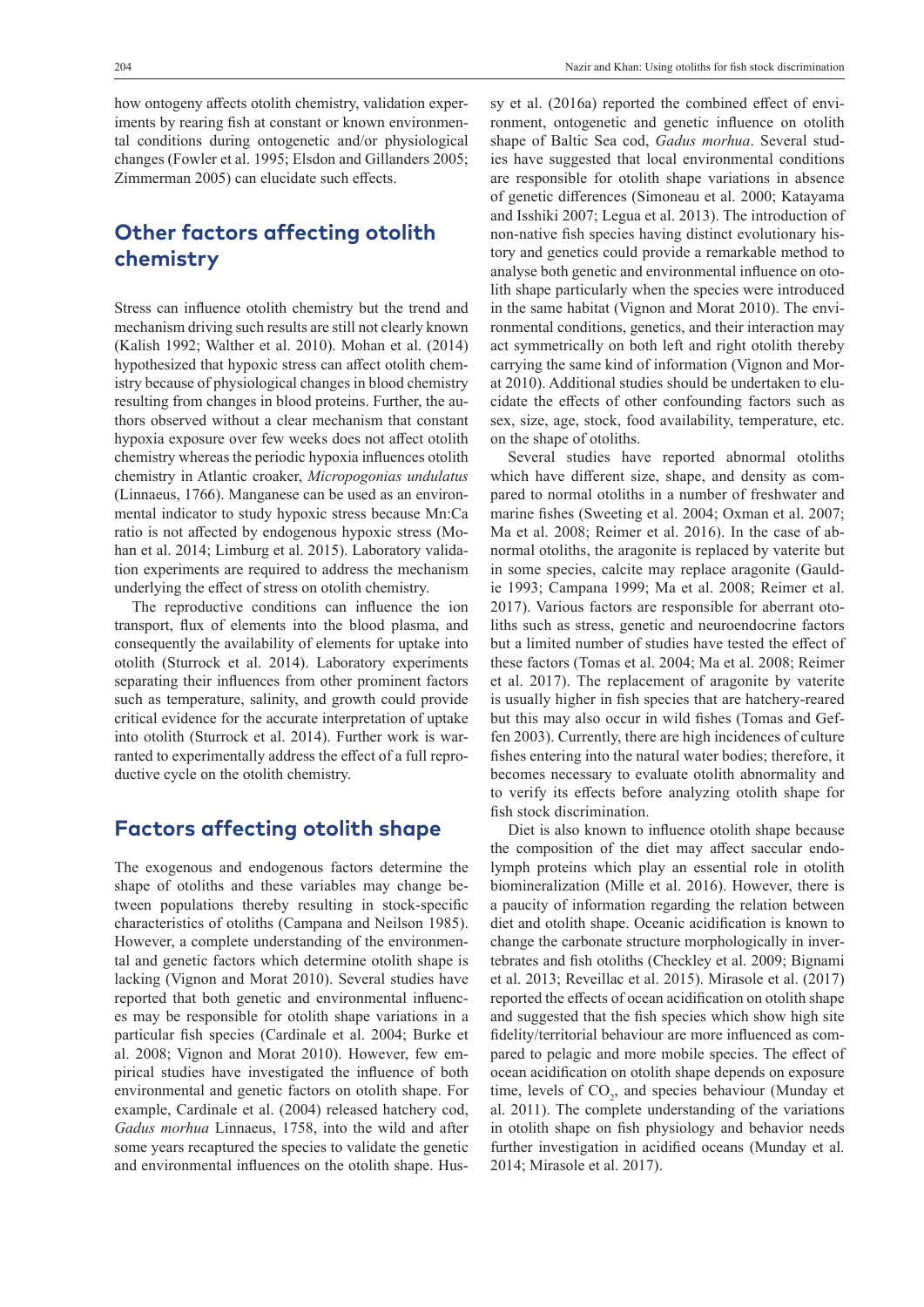## **Otoliths as a tool in stock discrimination**

#### **Otolith chemistry**

Traditionally, the artificial tagging of fish and telemetry are applied to study the life history events (Landsman et al. 2011). The main challenges with tagging are the high investment required (both in costs and human time) and the comparatively small resulting amount of data collected. Even if tagging is cheaper there is still the issue of diminishing returns of tagged individuals (Carlson et al. 2017). Currently, the information contained within otolith chemistry has been used to infer the stock structure and environmental history of the fish species (Clarke et al. 2007; Allen et al. 2009; Reis-Santos et al. 2018). The otolith chemistry has been effectively used to identify the natal origin or dispersal pattern of a number of marine, freshwater, and anadromous fishes (Schaffler and Winkelman 2008; Zeigler and Whitledge 2010; Turner and Limburg 2014; Bailey et al. 2015; Garcez et al. 2015). A major disadvantage of using otolith chemistry is the temporal variability in water chemistry within the natal origin of fish populations (Pangle et al. 2010). Moreover, large temporal variations may restrict the use of otolith chemistry for stock discrimination of fish populations of several age classes because it may influence the classification accuracy at spatial scales (Hamer et al. 2003;

Dorval et al. 2005; Pangle et al. 2010). Therefore, it is suggested to construct an annual baseline of water chemistry and otolith chemistry signatures of cohorts of known origin to assess variability over time.

The utility of otolith chemistry for stock discrimination has risen effectively in the past two decades. The otolith chemistry and its utility in stock discrimination have appeared in nearly 1500 peer-reviewed papers from 2000 to 2019 (Web of Science™, search on 17 September 2020; search term: otolith chemistry OR otolith microchemistry OR otolith elemental composition (black bar), and otolith chemistry OR otolith microchemistry OR otolith elemental composition AND stock discrimination OR stock delineation OR stock deciphering (grey bar)). Approximately 39% of these papers were published in the past five years and the number of papers based on this parameter is increasing with time (Fig. 1). Jonsdottir et al. (2006b) used otolith elemental composition to study the stock structure of Icelandic cod, *Gadus morhua*. Moreover, the otolith chemistry (especially Ba, Li, and Sr at all locations) showed differences in the spawning area of cod in the north and south of Iceland. Similarly, the spawning cod showed different otolith chemistry in the south of Iceland at the main spawning ground below and above 125 m depth. The Icelandic cod was managed as a single stock; however, several studies have indicated more than two stock residing north and south of Iceland by using a holistic approach such as otolith shape and insights from microsatellites, Syp I locus, Pan I locus, and tag-



**Figure 1.** Number of publications per year featuring otolith chemistry (Web of Science, search on 17 September 2020, search term: otolith chemistry OR otolith microchemistry OR otolith elemental composition (black bar), and otolith chemistry OR otolith microchemistry OR otolith elemental composition AND stock discrimination OR stock delineation OR stock deciphering (grey bar)). Lines indicate the trends and results were not cross-checked.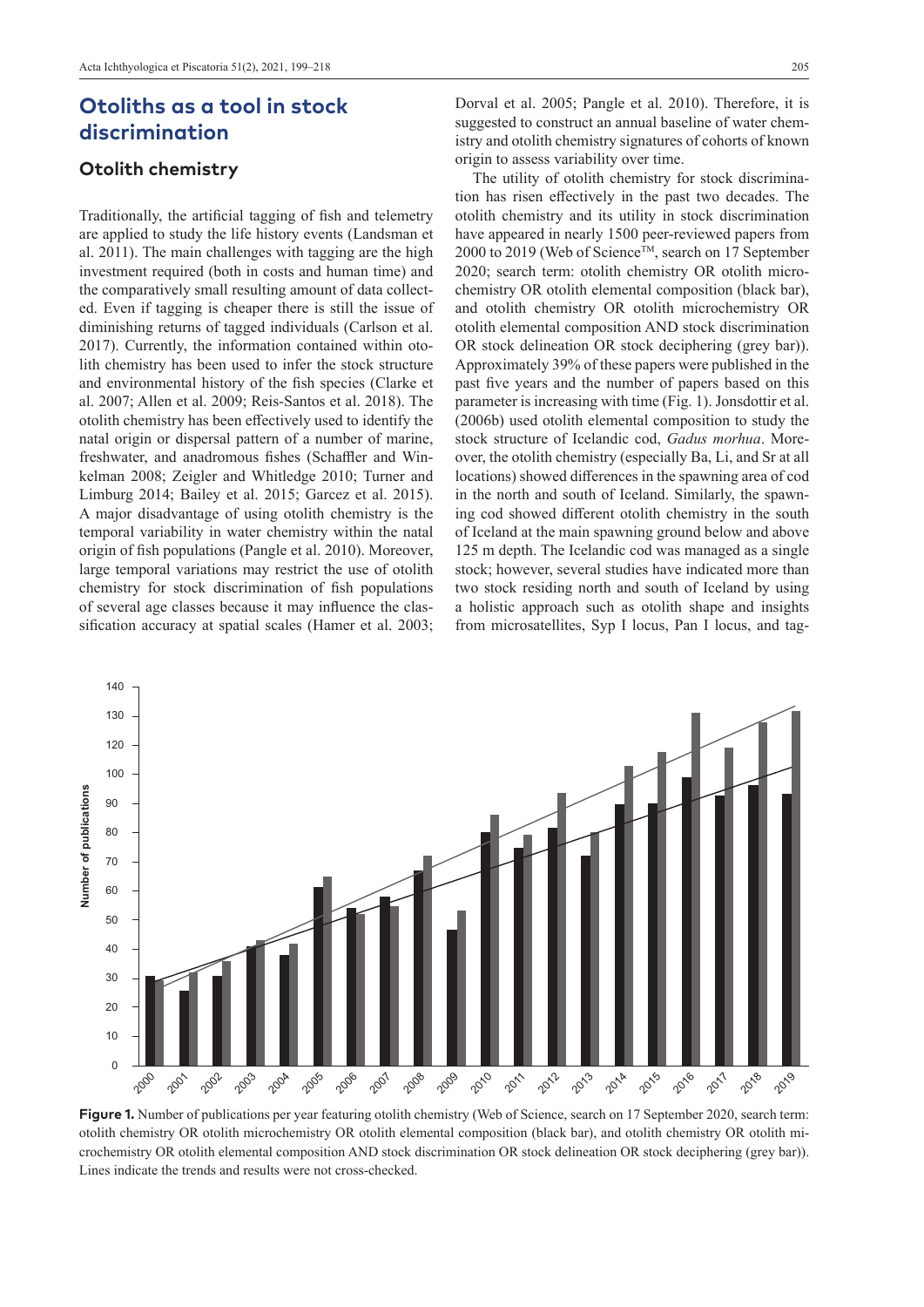ging experiments (Jonsdottir et al. 2002; Jonsdottir et al. 2006a, 2006b; Pampoulie et al. 2006; Petursdottir et al. 2006). The management strategies developed for a single cod stock around Iceland is not effective because the connectivity of the cod populations (northeast and southwest) and the migration to and from feeding grounds were not taken into consideration (Pampoulie et al. 2012). Dou et al. (2012) reported that the otolith chemistry of tapertail anchovy, *Coilia nasus* Temminck et Schlegel, 1846 varied considerably among five Chinese estuaries (Liaohe River estuary, the Haihe River estuary, the Yellow River estuary, the Daguhe River estuary, and the Yangtze River estuary). They observed that the Sr and Ba composition in the otolith nuclei exhibited inter-site differences and can be used as a successful natural marker for discriminating stocks with an overall classification accuracy rate of 72.7%. Although, the authors recommended that further studies on the interactions of environmental factors in the spawning sites as well as the physiological effects on the elemental uptake into the otoliths are necessary. Miyan et al. (2016) reported that the variations in Sr, Ba, Li, Cu, Fe, Pb, Zn, Mn, Ni, and Mg were important to isolate the stocks of the giant river-catfish, *Sperata seenghala* (Sykes, 1839), in the Gangetic River system (rivers Ganga, Yamuna, and Gomti) with a mean classification accuracy of 83.2%. Moreover, site-specific elemental variances in *S. seenghala* otoliths showed a high level of fidelity to its feeding/growing area. Furthermore, the barrages at Narora and Kanpur locations along the Ganga River could have restricted the movement which consequently could have led to the stock separation in the Ganga River. The microsatellite markers showed different populations of the giant river catfish among the rivers Ganga, Brahmaputra, Godavari, Mahanadi, and Narmada, and therefore separate management plans should be formulated for these populations (Acharya et al. 2019). Wright et al. (2018) reported that in the North Sea, the lesser sandeel, *Ammodytes marinus* (Raitt, 1934), shows significant spatial differences in otolith chemistry although overall classification accuracy was low (48.8%). Further, the elements such as Mn and Rb were important in stock discrimination of *A. marinus* and likely reflect the physico-chemical environment. The authors also reported that the *A. marinus* is currently managed as seven stocks discriminated based on biophysical model predictions of the restricted larval mixing among the stocks. It is reported that the lesser sandeel shows weak genetic differentiation although strong functional genomic signal in the North Sea, however, the use of several genetic markers can increase the power to characterize the genetic population structure (Jimenez-Mena et al. 2020). Nazir and Khan (2019) reported site-specific four stocks of long-whiskered catfish, *Sperata aor* (Hamilton, 1822), from the Ganga River; furthermore, the otolith chemistry showed comparatively low temporal variations as compared to spatial variations thereby the classification success (overall correct classification was 83.5%) remained constant over the three selected sampling years (2013, 2014, and

2015). The elements such as Ba, Sr, K, and Mg were used to correctly classify the individuals to their original location of *S. aor* from the Ganga River. The otolith chemistry, truss morphometry of the fish body, and microsatellite markers showed non-significant variation in percentage classification accuracy of *S. aor* stocks from the Ganga River (Nazir 2018). However, these methods showed three to four stocks among the selected locations across the Ganga River (cf. Nazir and Khan 2017; Khan and Nazir 2019; Nazir and Khan 2019).

The majority of the stock discrimination studies using otolith chemistry have not considered the effects of multiple environmental and biological factors that govern the incorporation of elements in otoliths. Therefore, future studies at spatial and temporal scales to disentangle the relative influence of these factors should be undertaken to strengthen our understanding of otolith chemistry and its field applications. Moreover, studies based on otolith chemistry (about 83%) have not described the applications of otolith chemistry for fisheries management (Carlson et al. 2017) because of several limitations mostly in adult fishes such as brief residence time (spawning migration) and slow growth in older fish (Pracheil et al. 2014). Carlson et al. (2017) suggested that the information gap can be filled through descriptive case studies (e.g., identifying natal origins and stock assignment, larval dispersal and population connectivity, stock enhancement, etc.) that elucidate management applications of otolith chemistry both in freshwater and marine ecosystems. Pracheil et al. (2014) suggested that the information produced by otolith chemistry can be used in fisheries management when integrated with other methods (genetics, telemetry, and/or tagging). The otolith chemistry provides information on fish stock structure, life-history, and habitat use which are very useful for fisheries management and conservation thereby fisheries managers can use this method to develop science-based management plans (Pracheil et al. 2014; Tanner et al. 2016; Carlson et al. 2017).

#### **Otolith shape**

Otolith shape variation has become widely used for stock discrimination (Burke et al. 2008; Aguera and Brophy 2011; Ider et al. 2017; Moreira et al. 2019) and has advanced from simple distance measurements to geometric morphometry with the improvements in image analyzing tools (Cadrin and Friedland 1999; Stransky 2014). The otolith shape and its utility in stock discrimination have appeared in almost 801 peer-reviewed papers from 2000 to 2019 (Web of Science™, search on 17 September 2020; search term: otolith shape OR otolith morphometry (black bar), and otolith shape OR otolith morphometry AND stock discrimination OR stock delineation OR stock deciphering (grey bar)) (Fig. 2). Otolith morphometry is preferred over the traditional method of morphometric and meristic characters of the fish body because otoliths are usually not affected by the short-term changes in fish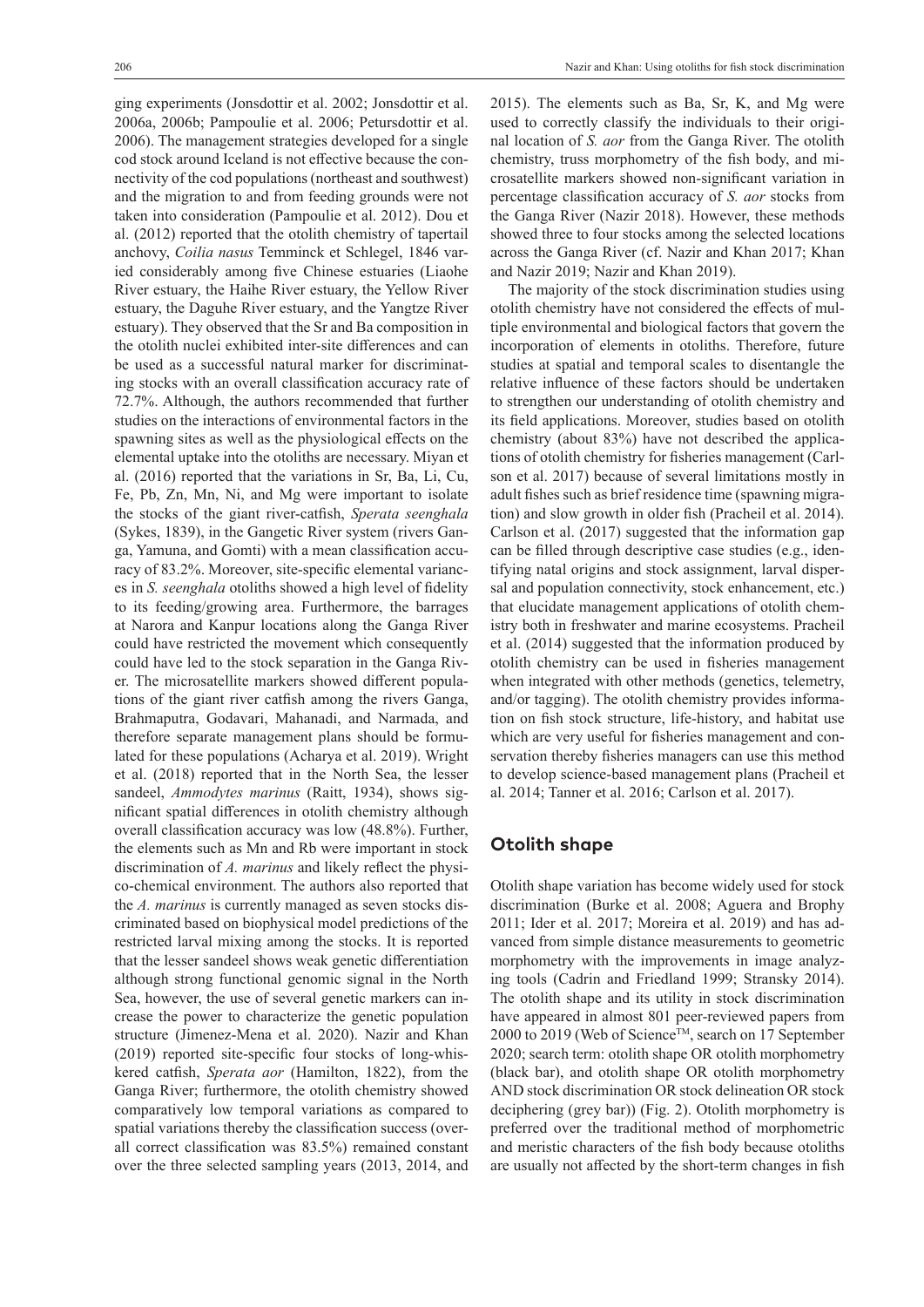

**Figure 2.** Number of publications per year featuring otolith shape (Web of Science, search on 17 September 2020, search term: otolith shape OR otolith morphometry (black bar), and otolith shape OR otolith morphometry AND stock discrimination OR stock delineation OR stock deciphering (grey bar)). Lines indicate the trends and results were not cross-checked.

condition or preservation of samples (Campana and Casselman 1993). Geometric outline and landmark methods are commonly used to study otolith shape variations between or among fish groups by removing size-dependent variation using an allometric approach (Stransky 2014). Otolith shape variation analysis by geometric outline method involves capturing otolith outline and deriving Cartesian coordinates  $(x, y)$  using image analysis software such as ImageJ (<http://rsbweb.nih.gov/ij/>) and tps-DIG (<http://life.bio.sunysb.edu/morph/>) (Stransky 2014). Several methods are being used for fitting outlines; however, the Fourier analysis (FA) is most commonly employed (Stransky 2014) but has limited applicability for otoliths which show significant and complex curvatures. The issues with Fourier analysis can be alleviated by using Elliptical Fourier analysis (EFA) which decomposes the complex curves of otoliths by generating the sum of harmonically related ellipses (Crampton 1995; Tracey et al. 2006; Stransky 2014). The Wavelet transform can be used as a substitute to the usually applied Fourier transform. Moreover, the Wavelet transform can resolve the problem of poor estimation of sharp edges of otoliths associated with Fourier transform (Libungan and Palsson 2015). The software products for FA of 2D outlines are HANGLE, HMATCH, and HCURVE (Crampton and Haines 1996) while for EFA, EFAwin (Isaev and Denisova 1995), SHAPE package (Iwata and Ukai 2002), and ShapeR and Momocs packages in the R environment (Libungan and Palsson 2015; Brophy et al. 2016; Denechaud

et al. 2020) are commonly used. The ShapeR package is more common as it has been specifically designed for otolith shape study while Momocs on the other hand is used for general image and shape analysis.

Otolith shape analysis has been used for stock discrimination in a number of fish species. For example, Aguera and Brophy (2011) reported that the Atlantic saury, *Scomberesox saurus saurus* (Walbaum, 1792), larvae exposed to different ambient conditions in the Mediterranean Sea and the North-eastern Atlantic and irrespective of where they have spawned show distinct stocks with a cross-validated correct classification of 86%. Moreover, the Mediterranean and Atlantic show considerable difference in environmental factors, such as temperature, salinity, and food availability (Patarnello et al. 2007) which could have affected the growth rates of the fish that exist there and may be responsible for significant changes in fish condition between saury from these two regions. The stock structure of Atlantic saury is still unclear because of limited studies and therefore, this species should be managed like other short-lived forage species (Aguera and Brophy 2012). Paul et al. (2013) described that the two stocks of cod, *Gadus morhua*, in the Baltic Sea show significantly different otolith shape and more than 90% of the individuals were correctly classified to one of the two stocks. These findings highlight that the otolith shape analysis can be effectively used to discriminate adults of Baltic cod stocks. Similarly, two genetic stocks of Baltic cod with a classification accuracy of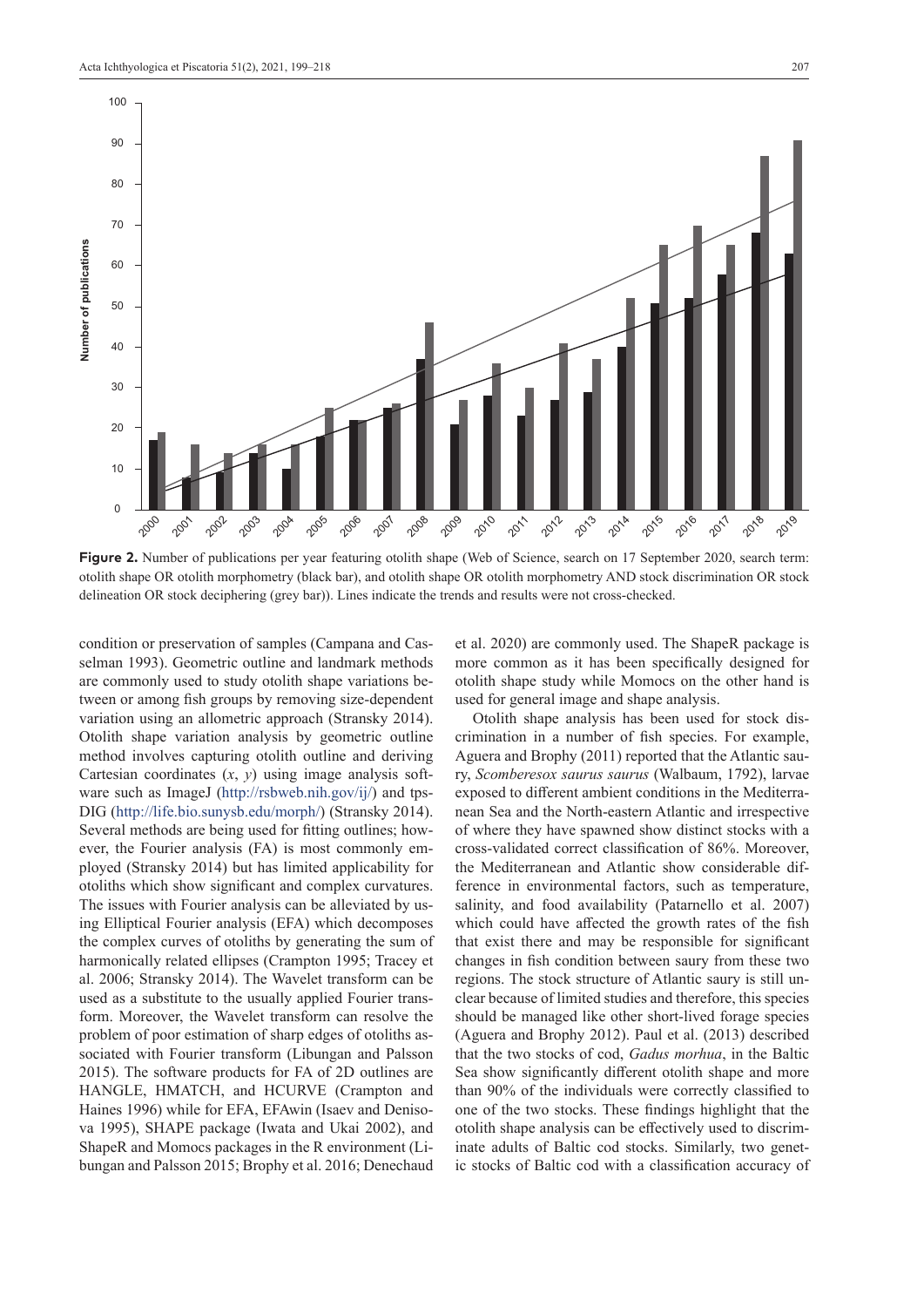92% were reported but these two stocks show considerable mixing, thereby future studies should evaluate the mixing dynamics of populations to fully understand the ecology of the species (Weist et al. 2019). Keating et al. (2014) stated that the blue whiting, *Micromesistius poutassou* (Risso, 1827), population in the North-eastern Atlantic was classified into two morphotypes (99% correct classification success) with a strong latitudinal influence despite the complex stock structuring at the spawning grounds. Furthermore, consistent with earlier studies of stock differentiation in blue whiting, the results further suggested the blue whiting to be considered as separate stocks because of separate feeding and breeding grounds with varying degree of mixing in the common spawning grounds. Previous studies have reported some degree of genetic differentiation among blue whiting spawning groups, however, these differences reflect only a snapshot in time and there are enough chances of intermixing of populations at the breeding grounds (Mork and Giaever 1995; Was et al. 2006). Vasconcelos et al. (2018) studied the population structure of blue jack mackerel, *Trachurus picturatus* (Bowdich, 1825), in the North-eastern Atlantic (Peniche, Madeira, and Canary islands) using otolith shape and they found three populations with an overall 73.3% correct classification. Further, the authors reported that the remaining percentage represents misclassification which may be due to the migration driven by feeding and spawning requirements. The use of parasites as a tag revealed the presence of three stocks (Portuguese mainland, Madeira archipelago, and Canary archipelago) of blue jack mackerel in the North-eastern Atlantic (Vasconcelos et al. 2017). In another study on the blue jack mackerel,

four stocks namely Portugal mainland, Azores, Madeira, and the Canaries were identified from North-eastern Atlantic with an overall classification success of 81% using otolith microchemistry (Moreira et al. 2018).

During the review of literature, the interest in population discrimination was much lower in freshwater ecosystems where exploitation is less in scale and populations are often well spatially-separated compared to marine ecosystems. In general, the otolith shape method itself is not comparably less used but there are simply fewer analyses of population discrimination in freshwater ecosystems. The utility of otolith shape for stock discrimination has shown an increasing trend because it can be used as a complementary technique that certainly can improve our understanding of the stock structure (Begg and Waldman 1999; Cadrin 2000; Begg et al. 2005; Campana 2005). Further, it is a less expensive tool as compared to genetic markers or otolith chemistry.

#### **Otolith chemistry and otolith shape: a complementary approach**

In the past two decades, the number of publications per year based on otolith chemistry and otolith shape is showing an increasing trend (Web of Science<sup>TM</sup>, search on 17 September 2020, search term: otolith chemistry OR otolith microchemistry OR otolith elemental composition (black bar), otolith shape OR otolith morphometry (grey bar), and otolith chemistry OR otolith microchemistry OR otolith elemental composition AND otolith shape OR otolith morphometry (light grey bar)) (Fig. 3). Several studies



**Figure 3.** Number of publications per year featuring otolith chemistry and otolith shape (Web of Science, search on 17 September 2020, search term: otolith chemistry OR otolith microchemistry OR otolith elemental composition (black bar), otolith shape OR otolith morphometry (grey bar), and otolith chemistry OR otolith microchemistry OR otolith elemental composition AND otolith shape OR otolith morphometry (light grey bar)). Lines indicate the trends and results were not cross-checked.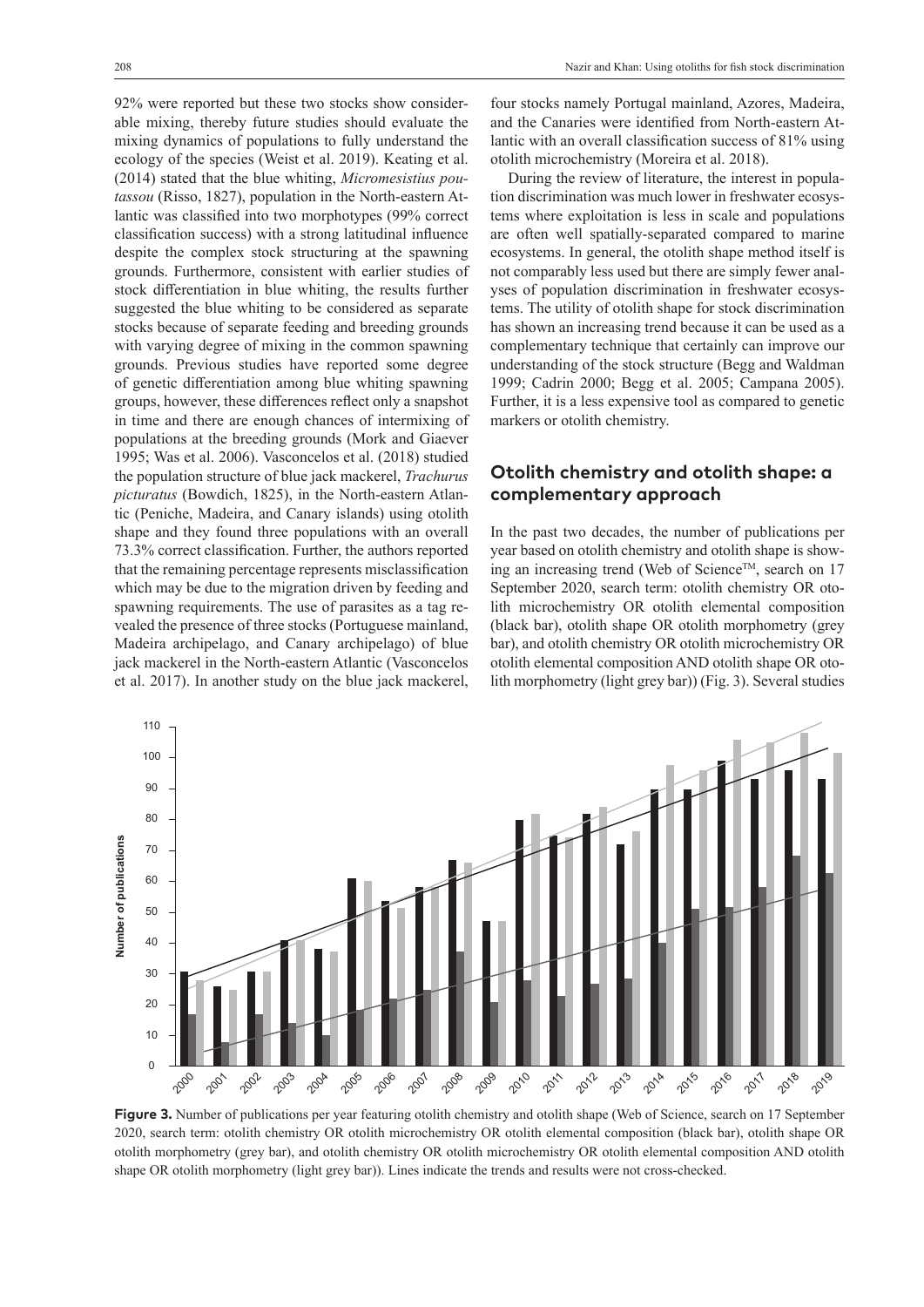have reported that the otolith chemistry and shape provide concordance in results but some workers have argued that otolith chemistry is more efficient in discriminating fish stocks (Turan 2006; Longmore et al. 2010; Ferguson et al. 2011). Turan (2006) demonstrated that the otolith shape and chemistry can be used as complementary techniques and both these methods showed two stocks (the central Black Sea and Aegean Sea stocks) of the Mediterranean horse mackerel, *Trachurus mediterraneus* (Steindachner, 1868). However, no stock separation was found in a previous study based on morphometric and meristic data (Turan 2004). Turan (2006) also found no significant correlation between geographical distances with the Euclidean distances for both the selected methods thereby showing that the geographic distance does not restrict the movement of *T. mediterraneus* populations among selected areas. Moreover, the otolith shape revealed 79% while otolith chemistry showed 83% correct classification thereby the individuals of this species may have spent a significant part of their lives in different environmental conditions. Longmore et al. (2010) examined spatial variations in a deep-sea teleost, *Coryphaenoides rupestris* Gunnerus, 1765, collected from different areas in the North Atlantic using otolith chemistry and shape. Overall, otolith chemistry (92% classification success) was comparatively more successful in identifying individual fish from different areas as compared to otolith shape (43% classification success). The high percentage of correct classification obtained using otolith chemistry showed that the individual fish inhabiting different deep sea areas can be accurately delineated to their original stock. The otolith shape showed low classification accuracy (<50%) and similar results were found in another deep sea fish, the beaked redfish, *Sebastes mentella* Travin, 1951 (see Stransky 2005). The strong variations in classification accuracy between otolith chemistry and shape in deep sea fishes may be because of slow growth and deep sea do not show strong variations in environmental conditions (Longmore et al. 2010). The authors also recommended further studies to evaluate the extent of otolith chemistry reflect actual stock structure by investigating chemical signatures across different life history events and to compare the results with genetic data. In another study, a similar approach was used to discriminate stocks of mulloway, *Argyrosomus japonicus*, collected from western, central, and eastern coasts of South Australia (Ferguson et al. 2011). The stock discrimination methods provided complementary results although allocation success was lower for otolith shape and morphometric indices (83%) compared to the elemental composition of the otolith edge (94%). Although, the otolith shape and morphometric indices showed that the regional differences were temporally stable but the authors recommended the comparison of otolith shape between sexes, size-classes, and multiple spatial and temporal scales to understand the potential utility of this method in stock discrimination. Barnes et al. (2016) investigated the genetic stock structure of mulloway, *A. japonicus*, within Australian waters and between Australia and South Africa, and reported

strong genetic variations between Australia and South Africa using microsatellite markers. Izzo et al. (2017) studied age-related and temporal patterns of the stock structure of sardine, *Sardinops sagax* (Jenyns, 1842), collected from South Australia and the east coast through combined analysis of otolith chemistry and shape using archived otoliths. The integrated analysis of otolith chemistry and shape revealed the presence of separate stocks of young sardine (1–3 years of age) in northern and southern New South Wales. However, the occurrence of age-related and temporal patterns of stock sub-structuring of sardine in Australian waters complicates the separation of discrete stocks (Izzo et al. 2017). Soeth et al. (2019) studied the stock structure of Atlantic spadefish, *Chaetodipterus faber* (Broussonet, 1782), from the South-western Atlantic Ocean and found spatially structured semi-discrete groups between 23°S and 27°S with the possibility of intermixing. The authors further suggested that the local populations of *C. faber* should be considered as different stocks even with the possibility of an intermingling of populations and without knowing the recruitment sources in the Brazilian South-western Atlantic coast. Further, the overall classification success was 59% and 76% as shown by otolith shape and chemistry, respectively. However, when the authors combined the data of both the techniques the overall classification success increased to 83%. Therefore, the concurrent use of otolith chemistry and shape is desirable to maximize the likelihood of correct classification of individuals to their original populations. Machado et al. (2017) reported tropical and subtropical clades of *C. faber* based on mitochondrial DNA and haplotype distribution showed peripheral isolation throughout Southwestern Atlantic between 2°S and 27°S.

The choice of stock discrimination methods is important because each method has its particular associated challenges such as ecological interpretation, spatio-temporal variations, discriminatory power, and related expenses (Tanner et al. 2016). Therefore, the comparison of methods is recommended because sometimes a single method may fail to identify stock separation. During the review of different studies, we found that a single method may not show stock discrimination because of several reasons such as the fish population is homogeneous especially in the marine environment, the marker may fail to detect changes at spatial and temporal scales, and the discrimination power of the method is very low. Therefore, two or more methods should be used complementarily to study the stock structure, and connectivity of fish populations at common breeding and feeding grounds (Randon et al. 2020). The concurrent use of several stock discrimination techniques operating over broader spatial and temporal scales may provide sufficient data to understand both evolutionary and ecological processes that sustain the fish stock structure (Abaunza et al. 2008; Taillebois et al. 2017). The holistic approaches combining otolith chemistry with different and potentially complementary tools may explicitly determine the stock structure and promote interconnection between management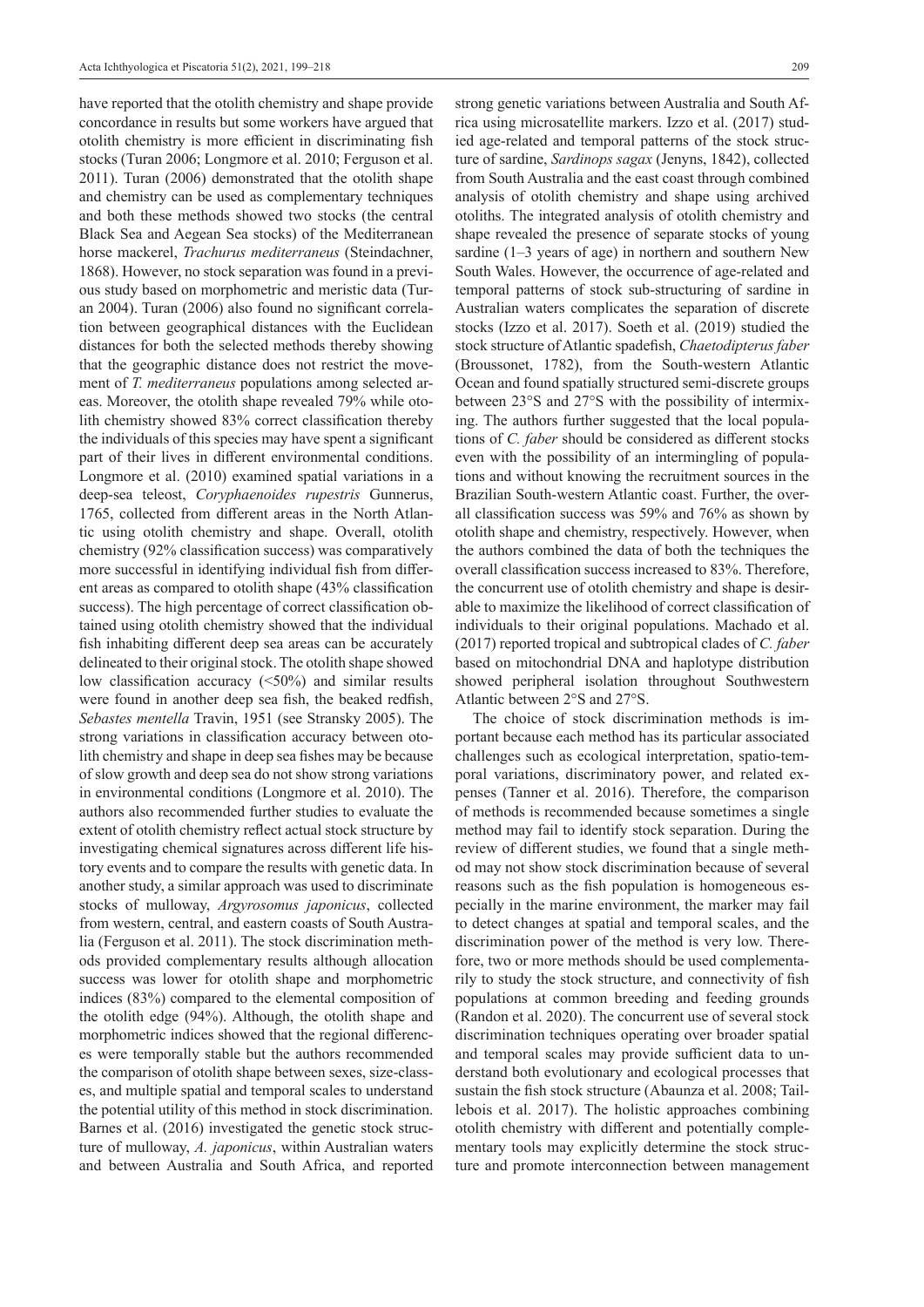plans and biological processes (Welch et al. 2015; Tanner et al. 2016). Further, to investigate the utility of otolith chemistry and shape for stock discrimination, the genetic markers especially microsatellite markers or single nucleotide polymorphism (SNPs) should be used to complement the information of stock structure (Ferguson et al. 2011; Soeth et al. 2019). Currently, there is a need to develop new technology, statistics, and/or integrate methods to define the stocks and to include the information of population structure into fisheries management especially when there is a mismatch between population structure and management units (Kerr et al. 2017).

Otolith chemistry in association with growth increments can be used to document the environment information in which fish species live and habitat changes throughout ontogeny (Sturrock et al. 2012; Tanner et al. 2016). Further, the otolith chemistry provides complete information on fish migration which makes it unique when compared with other available tools (Secor 2010). Generally, the otolith chemistry studies have provided ample information on several processes such as natal origin, connectivity, migration pattern, life history events, spawning and nursery areas, etc. with cost-effective methodologies (Avigliano and Volpedo 2016). The seasonal pattern of trace elemental incorporation in otoliths is being used as a tool for age estimation and validation in the fish species which do not show significant contrast between growth bands (Hussy et al. 2016b; Heimbrand et al. 2020). However, more studies are warranted to validate this technique particularly if annual changes in fish growth rate do not occur. Currently, otolith chemistry has been used as an intrinsic proxy of fish metabolism to understand how a species interact with their environment to survive but it is very challenging to study in natural conditions (Chung et al. 2019; Martino et al. 2020).

## **Conclusion**

In recent years, the information contained within otolith chemistry and shape has been commonly used for

## **References**

- Abaunza P, Murta AG, Campbell N, Cimmaruta R, Comesana AS, Dahle G, Santamaria MG, Gordo LS, Iversen SA, MacKenzie K, Magoulas A (2008) Stock identity of horse mackerel (*Trachurus trachurus*) in the Northeast Atlantic and Mediterranean Sea: Integrating the results from different stock identification approaches. Fisheries Research 89(2): 196–209. <https://doi.org/10.1016/j.fishres.2007.09.022>
- Acharya AP, Pavan-Kumar A, Gireesh-Babu P, Joshi CG, Chaudhari A, Krishna G (2019) Population genetics of Indian giant river-catfish, *Sperata seenghala* (Sykes, 1839) using microsatellite markers. Aquatic Living Resources 32: e4. [11 pp.] <https://doi.org/10.1051/alr/2019002>
- Aguera A, Brophy D (2011) Use of sagittal otolith shape analysis to discriminate Northeast Atlantic and Western Mediterranean stocks of Atlantic saury, *Scomberesox saurus saurus* (Walbaum). Fisheries Research 110(3): 465–471. <https://doi.org/10.1016/j.fishres.2011.06.003>

fish stock discrimination and to interlink management strategies and biological processes. However, the otolith chemistry and shape are influenced by several exogenous and endogenous factors. Several studies have reported that temperature and salinity are important environmental factors influencing otolith chemistry but these studies usually have not utilized a broad range of temperature and salinity typically the fish experience in nature. Comprehensive in situ validation experiments across a complete reproductive cycle should be undertaken to fully understand the relation between these factors and the otolith chemistry. The biokinetic and bioenergetics models can be used to evaluate a suite of environmental and biological factors influencing the uptake of elements in otoliths. The relation between calcium polymorphs and the rate of elemental uptake needs further assessment. To fully utilize otolith chemistry for stock discrimination at both spatial and temporal scales, it is recommended to build a multiyear database of otolith chemistry and water chemistry signatures. The complete understanding of local environmental conditions and genetic factors influencing otolith shape requires further investigations. The introduction of exotic fish species having distinct evolutionary histories can provide an effective method to analyse the influence of environment and genetics on otolith shape. A complementary approach is desirable because of the limitations and assumptions associated with any particular method and as far as proper fisheries management is concerned. Further, a collaboration between different stakeholders should be mediated by fisheries managers about the utility of otolith chemistry and shape to bridge the gap between research and ecosystem-based fisheries management.

## **Acknowledgments**

The authors are grateful to the Chairperson, Department of Zoology, Aligarh Muslim University, Aligarh, India for providing necessary facilities.

- Aguera A, Brophy D (2012) Growth and age of Atlantic saury, *Scomberesox saurus saurus* (Walbaum), in the northeastern Atlantic Ocean. Fisheries Research 131: 60–66. [https://doi.org/10.1016/j.](https://doi.org/10.1016/j.fishres.2012.07.014) [fishres.2012.07.014](https://doi.org/10.1016/j.fishres.2012.07.014)
- Allen PJ, Hobbs JA, Cech Jr JJ, Van Eenennaam JP, Doroshov SI (2009) Using trace elements in pectoral fin rays to assess life history movements in sturgeon: Estimating age at initial seawater entry in Klamath River green sturgeon. Transactions of the American Fisheries Society 138(2): 240–250. [https://doi.org/10.1577/T08-](https://doi.org/10.1577/T08-061.1) [061.1](https://doi.org/10.1577/T08-061.1)
- Arai T, Ikemoto T, Kunito T, Tanabe S, Miyazaki N (2002) Otolith microchemistry of the conger eel, *Conger myriaster*. Journal of the Marine Biological Association of the United Kingdom 82(2): 303–305.<https://doi.org/10.1017/S0025315402005490>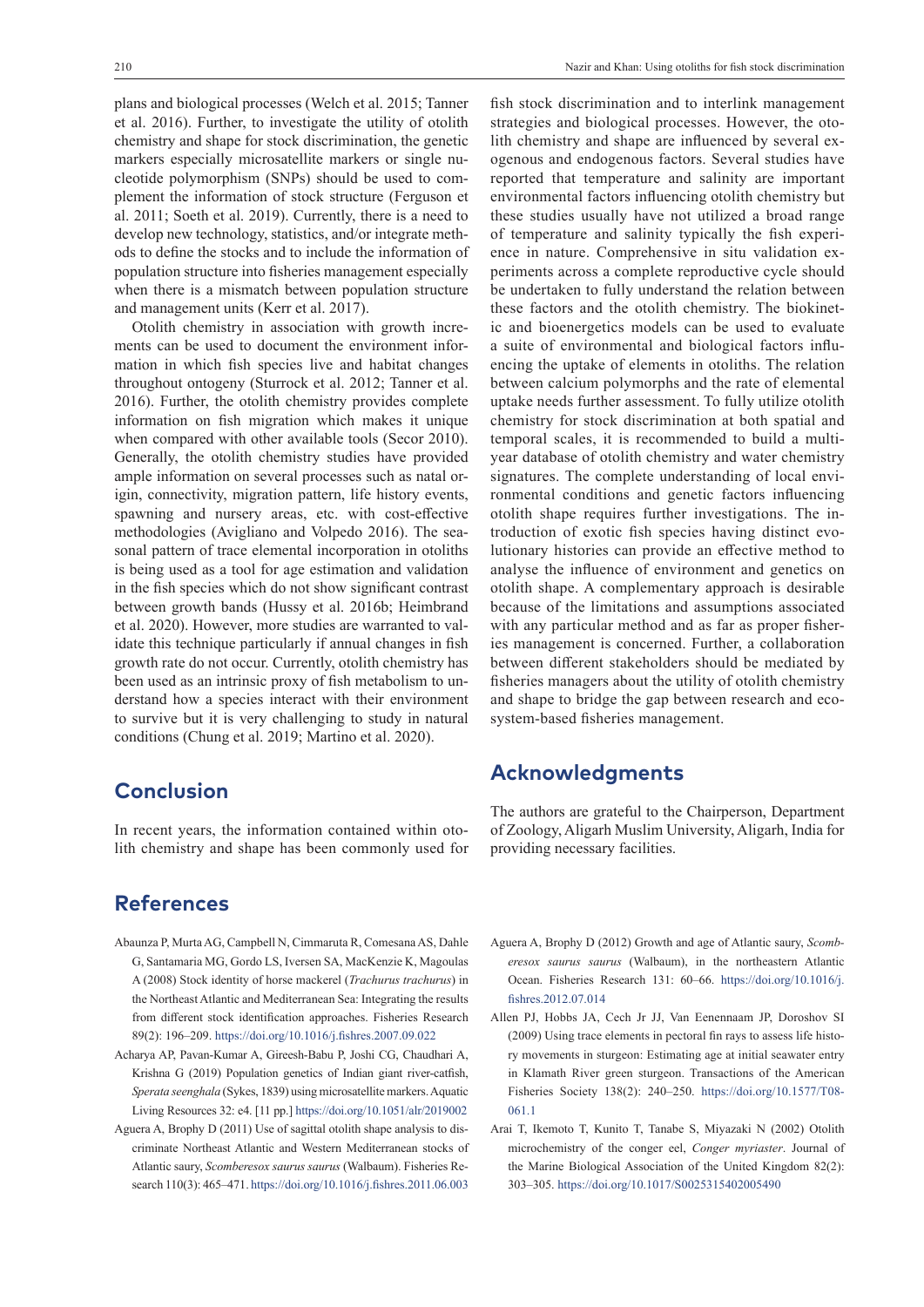- Avigliano E, Volpedo AV (2016) A review of the application of otolith microchemistry toward the study of Latin American fishes. Reviews in Fisheries Science and Aquaculture 24(4): 369–384. [https://doi.or](https://doi.org/10.1080/23308249.2016.1202189) [g/10.1080/23308249.2016.1202189](https://doi.org/10.1080/23308249.2016.1202189)
- Avigliano E, de Carvalho BM, Leisen M, Romero R, Velasco G, Vianna M, Barra F, Volpedo AV (2017) Otolith edge fingerprints as approach for stock identification of *Genidens barbus*. Estuarine, Coastal and Shelf Science 194: 92–96. [https://doi.org/10.1016/j.](https://doi.org/10.1016/j.ecss.2017.06.008) [ecss.2017.06.008](https://doi.org/10.1016/j.ecss.2017.06.008)
- Bacha M, Jeyid AM, Jaafour S, Yahyaoui A, Diop M, Amara R (2016) Insights on stock structure of round sardinella *Sardinella aurita* off northwest Africa based on otolith shape analysis. Journal of Fish Biology 89(4): 2153–2166. <https://doi.org/10.1111/jfb.13117>
- Bailey DS, Fairchild E, Kalnejais LH (2015) Microchemical signatures in juvenile winter flounder otoliths provide identification of natal nurseries. Transactions of the American Fisheries Society 144(1): 173–183.<https://doi.org/10.1080/00028487.2014.982259>
- Barnes TC, Gillanders BM (2013) Combined effects of extrinsic and intrinsic factors on otolith chemistry: Implications for environmental reconstructions. Canadian Journal of Fisheries and Aquatic Sciences 70(8): 1159–1166. <https://doi.org/10.1139/cjfas-2012-0442>
- Barnes TC, Junge C, Myers SA, Taylor MD, Rogers PJ, Ferguson GJ, Lieschke JA, Donnellan SC, Gillanders BM (2016) Population structure in a wide-ranging coastal teleost (*Argyrosomus japonicus*, Sciaenidae) reflects marine biogeography across southern Australia. Marine and Freshwater Research 67(8): 1103–1113. [https://doi.](https://doi.org/10.1071/MF15044) [org/10.1071/MF15044](https://doi.org/10.1071/MF15044)
- Bath GE, Thorrold SR, Jones CM, Campana SE, McLaren JW, Lam JW (2000) Strontium and barium uptake in aragonitic otoliths of marine fish. Geochimica et Cosmochimica Acta 64(10): 1705–1714. [https://](https://doi.org/10.1016/S0016-7037(99)00419-6) [doi.org/10.1016/S0016-7037\(99\)00419-6](https://doi.org/10.1016/S0016-7037(99)00419-6)
- Begg GA, Brown RW (2000) Stock identification of haddock *Melanogrammus aeglefinus* on Georges Bank based on otolith shape analysis. Transactions of the American Fisheries Society 129(4): 935–945. [https://doi.org/10.1577/1548-8659\(2000\)129%3C0935:-](https://doi.org/10.1577/1548-8659(2000)129%3C0935:SIOHMA%3E2.3.CO;2) [SIOHMA%3E2.3.CO;2](https://doi.org/10.1577/1548-8659(2000)129%3C0935:SIOHMA%3E2.3.CO;2)
- Begg GA, Waldman JR (1999) An holistic approach to fish stock identification. Fisheries Research 43(1–3): 35–44. [https://doi.org/10.1016/](https://doi.org/10.1016/S0165-7836(99)00065-X) [S0165-7836\(99\)00065-X](https://doi.org/10.1016/S0165-7836(99)00065-X)
- Begg GA, Campana SE, Fowler AJ, Suthers IM (2005) Otolith research and application: Current directions in innovation and implementation. Marine and Freshwater Research 56(5): 477–483. [https://doi.](https://doi.org/10.1071/MF05111) [org/10.1071/MF05111](https://doi.org/10.1071/MF05111)
- Bignami S, Enochs IC, Manzello DP, Sponaugle S, Cowen RK (2013) Ocean acidification alters the otoliths of a pantropical fish species with implications for sensory function. Proceedings of the National Academy of Sciences of the United States of America 110(18): 7366–7370.<https://doi.org/10.1073/pnas.1301365110>
- Brophy D, Haynes P, Arrizabalaga H, Fraile I, Fromentin JM, Garibaldi F, Katavic I, Tinti F, Karakulak S, Macias D, Busawon D, Hanke A, Kimoto A, Sakai O, Deguara S, Nouredinne A, Santos MN (2016) Otolith shape variation provides a marker of stock origin for north Atlantic bluefin tuna (*Thunnus thynnus*). Marine and Freshwater Research 67(7): 1023–1036.<https://doi.org/10.1071/MF15086>
- Brown RJ, Severin KP (2009) Otolith chemistry analyses indicate that water Sr: Ca is the primary factor influencing otolith Sr: Ca for freshwater and diadromous fish but not for marine fish. Canadian Journal of Fisheries and Aquatic Sciences 66(10): 1790–1808. <https://doi.org/10.1139/F09-112>
- Buckel JA, Sharack BL, Zdanowicz VS (2004) Effect of diet on otolith composition in *Pomatomus saltatrix*, an estuarine piscivore. Journal of Fish Biology 64(6): 1469–1484. [https://doi.org/10.1111/j.0022-](https://doi.org/10.1111/j.0022-1112.2004.00393.x) [1112.2004.00393.x](https://doi.org/10.1111/j.0022-1112.2004.00393.x)
- Burke N, Brophy D, King PA (2008) Otolith shape analysis: Its application for discriminating between stocks of Irish Sea and Celtic Sea herring (*Clupea harengus*) in the Irish Sea. ICES Journal of Marine Science 65(9): 1670–1675.<https://doi.org/10.1093/icesjms/fsn177>
- Cadrin SX (2000) Advances in morphometric identification of fishery stocks. Reviews in Fish Biology and Fisheries 10(1): 91–112. <https://doi.org/10.1023/A:1008939104413>
- Cadrin SX, Friedland KD (1999) The utility of image processing techniques for morphometric analysis and stock identification. Fisheries Research 43(1–3): 129–139. [https://doi.org/10.1016/S0165-7836\(99\)00070-3](https://doi.org/10.1016/S0165-7836(99)00070-3)
- Campana SE (1983) Feeding periodicity and the production of daily growth increment in otoliths of steelhead trout (*Salmo gairdneri*) and starry flounder (*Platichthys stellatus*). Canadian Journal of Zoology 61(7): 1591–1597. <https://doi.org/10.1139/z83-214>
- Campana SE (1999) Chemistry and composition of fish otoliths: Pathways, mechanisms and applications. Marine Ecology Progress Series 188: 263–297.<https://doi.org/10.3354/meps188263>
- Campana SE (2005) Otolith elemental composition as a natural marker of fish stocks. In: Cadrin SX, Friedland KD, Waldman JR (Eds) stock identification methods. Academic Press, New York, 227-245. <https://doi.org/10.1016/B978-012154351-8/50013-7>
- Campana SE, Casselman JM (1993) Stock discrimination using otolith shape analysis. Canadian Journal of Fisheries and Aquatic Sciences 50(5): 1062–1083. <https://doi.org/10.1139/f93-123>
- Campana SE, Neilson JD (1985) Microstructure of fish otoliths. Canadian Journal of Fisheries and Aquatic Sciences 42(5): 1014–1032. <https://doi.org/10.1139/f85-127>
- Campana SE, Thorrold SR (2001) Otoliths, increments, and elements: Keys to a comprehensive understanding of fish populations? Canadian Journal of Fisheries and Aquatic Sciences 58(1): 30–38. [https://](https://doi.org/10.1139/f00-177) [doi.org/10.1139/f00-177](https://doi.org/10.1139/f00-177)
- Campana SE, Fowler AJ, Jones CM (1994) Otolith elemental fingerprinting for stock identification of Atlantic cod (*Gadus morhua*) using laser ablation ICPMS. Canadian Journal of Fisheries and Aquatic Sciences 51(9): 1942–1950. <https://doi.org/10.1139/f94-196>
- Campana SE, Chouinard GA, Hanson JM, Frechet A, Brattey J (2000) Otolith elemental fingerprints as biological tracers of fish stocks. Fisheries Research 46(1–3): 343–357. [https://doi.org/10.1016/](https://doi.org/10.1016/S0165-7836(00)00158-2) [S0165-7836\(00\)00158-2](https://doi.org/10.1016/S0165-7836(00)00158-2)
- Cardinale M, Doering-Arjes P, Kastowsky M, Mosegaard H (2004) Effects of sex, stock, and environment on the shape of known-age Atlantic cod (*Gadus morhua*) otoliths. Canadian Journal of Fisheries and Aquatic Sciences 61(2): 158–167. <https://doi.org/10.1139/f03-151>
- Carlson AK, Phelps QE, Graeb BDS (2017) Chemistry to conservation: Using otoliths to advance recreational and commercial fisheries management. Journal of Fish Biology 90(2): 505–527. [https://doi.](https://doi.org/10.1111/jfb.13155) [org/10.1111/jfb.13155](https://doi.org/10.1111/jfb.13155)
- Castonguay M, Simard P, Gagnon P (1991) Usefulness of Fourier analysis of otolith shape for Atlantic mackerel (*Scomber scombrus*) stock discrimination. Canadian Journal of Fisheries and Aquatic Sciences 48(2): 296–302. <https://doi.org/10.1139/f91-041>
- Chakoumakos BC, Pracheil BM, Koenigs RP, Bruch RM, Feygenson M (2016) Empirically testing vaterite structural models using neutron diffraction and thermal analysis. Scientific Reports 6(1): e36799. <https://doi.org/10.1038/srep36799>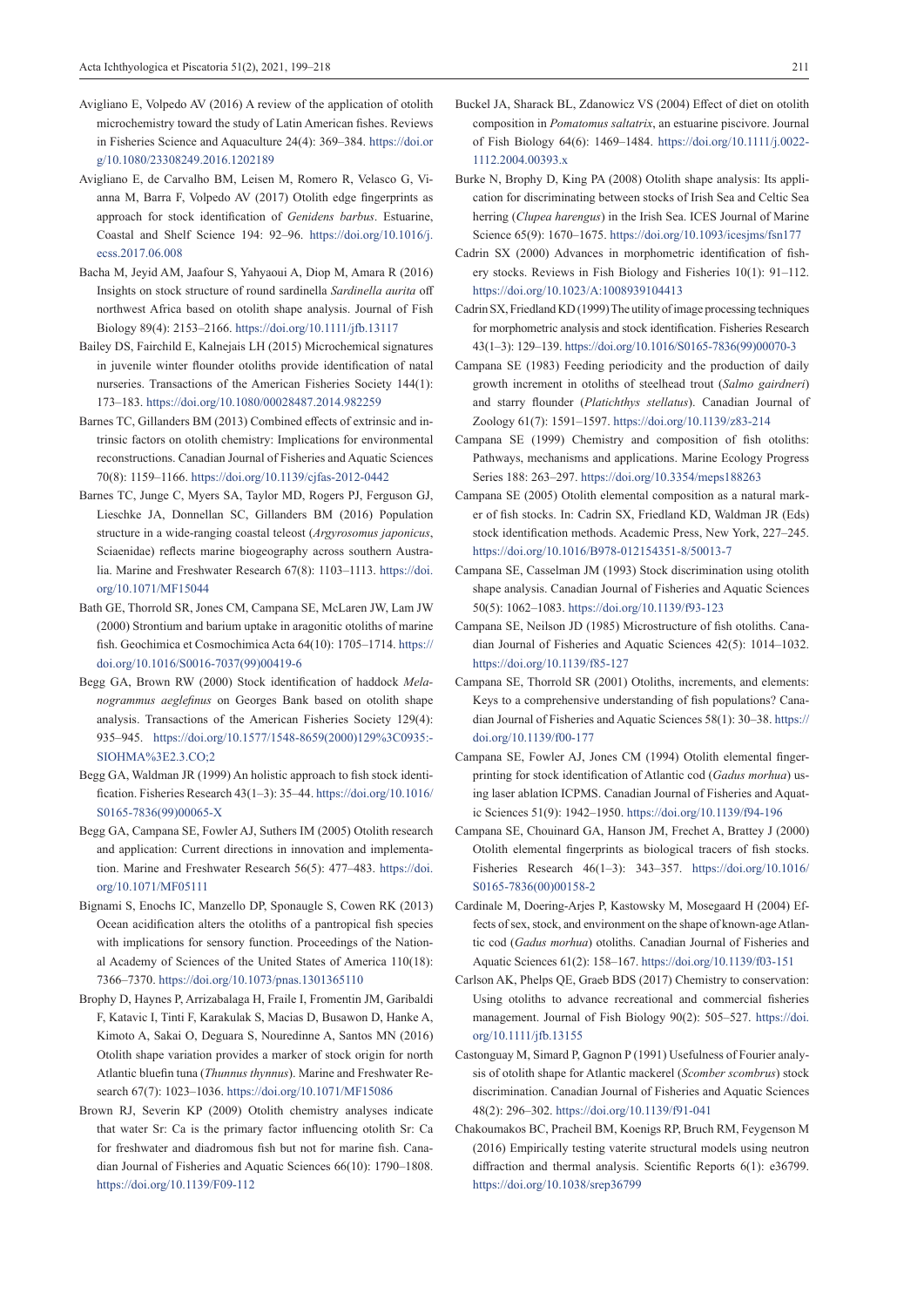- Chang MY, Geffen AJ (2013) Taxonomic and geographic influences on fish otolith microchemistry. Fish and Fisheries 14(4): 458–492. <https://doi.org/10.1111/j.1467-2979.2012.00482.x>
- Checkley DM, Dickson AG, Takahashi M, Radich JA, Eisenkolb N, Asch R (2009) Elevated  $CO_2$  enhances otolith growth in young fish. Science 324(5935): 1683.<https://doi.org/10.1126/science.1169806>
- Chesney EJ, McKee BM, Blanchard T, Chan LH (1998) Chemistry of otoliths from juvenile menhaden *Brevoortia patronus*: Evaluating strontium: strontium: calcium and strontium isotope ratios as environmental indicators. Marine Ecology Progress Series 171: 261–273. <https://doi.org/10.3354/meps171261>
- Chung MT, Trueman CN, Godiksen JA, Holmstrup ME, Grønkjær P (2019) Field metabolic rates of teleost fishes are recorded in otolith carbonate. Communications Biology 2(1): 1–10. [https://doi.](https://doi.org/10.1038/s42003-018-0266-5) [org/10.1038/s42003-018-0266-5](https://doi.org/10.1038/s42003-018-0266-5)
- Clarke AD, Telmer KH, Mark-Shrimpton J (2007) Elemental analysis of otoliths, fin rays and scales: A comparison of bony structures to provide population and life‐history information for the Arctic grayling (*Thymallus arcticus*). Ecology of Freshwater Fish 16(3): 354–361. <https://doi.org/10.1111/j.1600-0633.2007.00232.x>
- Correia AT, Antunes C, Isidro EJ, Coimbra J (2003) Changes in otolith microstructure and microchemistry during larval development of the European conger eel (*Conger conger*). Marine Biology 142(4): 777–789. <https://doi.org/10.1007/s00227-002-0993-4>
- Crampton JS (1995) Elliptic Fourier shape analysis of fossil bivalves: Some practical considerations. Lethaia 28(2): 179–186. [https://doi.](https://doi.org/10.1111/j.1502-3931.1995.tb01611.x) [org/10.1111/j.1502-3931.1995.tb01611.x](https://doi.org/10.1111/j.1502-3931.1995.tb01611.x)
- Crampton JS, Haines AJ (1996) User's manual for programs HANGLE, HMATCH, and HCURVE for the Fourier shape analysis of two-dimensional outlines. Institute of Geological and Nuclear Sciences. Scientific Reports 96: 1–28.
- Denechaud C, Smolinski S, Geffen AJ, Godiksen JA (2020) Long-term temporal stability of northeast Arctic cod (*Gadus morhua*) otolith morphology. ICES Journal of Marine Science 77(3): 1043–1054. <https://doi.org/10.1093/icesjms/fsz259>
- DeVries DA, Grimes CB, Prager MH (2002) Using otolith shape analysis to distinguish eastern Gulf of Mexico and Atlantic Ocean stocks of king mackerel. Fisheries Research 57(1): 51–62. [https://doi.](https://doi.org/10.1016/S0165-7836(01)00332-0) [org/10.1016/S0165-7836\(01\)00332-0](https://doi.org/10.1016/S0165-7836(01)00332-0)
- Di Franco A, Bulleri F, Pennetta A, De Benedetto G, Clarke KR, Guidetti P (2014) Within-otolith variability in chemical fingerprints: Implications for sampling designs and possible environmental interpretation. PLoS ONE 9(7): e108539. [https://doi.org/10.1371/](https://doi.org/10.1371/journal.pone.0101701) [journal.pone.0101701](https://doi.org/10.1371/journal.pone.0101701)
- DiMaria R, Miller J, Hurst T (2010) Temperature and growth effects on otolith elemental chemistry of larval Pacific cod, *Gadus macrocephalus*. Environmental Biology of Fishes 89(3–4): 453–462. [https://](https://doi.org/10.1007/s10641-010-9665-2) [doi.org/10.1007/s10641-010-9665-2](https://doi.org/10.1007/s10641-010-9665-2)
- Dorval E, Jones CM, Hannigan R, van Montfrans J (2005) Can otolith chemistry be used for identifying essential seagrass habitats for juvenile spotted seatrout, *Cynoscion nebulosus* in Chesapeake Bay. Marine and Freshwater Research 56(5): 645–653. [https://doi.](https://doi.org/10.1071/MF04179) [org/10.1071/MF04179](https://doi.org/10.1071/MF04179)
- Dorval E, Jones CM, Hannigan R, van Montfrans J (2007) Relating otolith chemistry to surface water chemistry in a coastal plain estuary. Canadian Journal of Fisheries and Aquatic Sciences 64(3): 411–424. <https://doi.org/10.1139/f07-015>
- Dou SZ, Amano Y, Yu X, Cao L, Shirai K, Otake T, Tsukamoto K (2012) Elemental signature in otolith nuclei for stock discrimination of anadromous tapertail anchovy (*Coilia nasus*) using laser ablation ICPMS. Environmental Biology of Fishes 95(4): 431–443. [https://](https://doi.org/10.1007/s10641-012-0032-3) [doi.org/10.1007/s10641-012-0032-3](https://doi.org/10.1007/s10641-012-0032-3)
- Doubleday ZA, Izzo C, Woodcock SH, Gillanders BM (2013) Relative contribution of water and diet to otolith chemistry in freshwater fish. Aquatic Biology 18(3): 271–280.<https://doi.org/10.3354/ab00511>
- Edmonds JS, Caputi N, Morita M (1991) Stock discrimination by trace-element analysis of otoliths of orange roughy (*Hoplostethus atlanticus*), a deep-water marine teleost. Marine and Freshwater Research 42(4): 383–389.<https://doi.org/10.1071/MF9910383>
- Elsdon TS, Gillanders BM (2002) Interactive effects of temperature and salinity on otolith chemistry: Challenges for determining environmental histories of fish. Canadian Journal of Fisheries and Aquatic Sciences 59(11): 1796–1808. <https://doi.org/10.1139/f02-154>
- Elsdon TS, Gillanders BM (2003) Reconstructing migratory patterns of fish based on environmental influences on otolith chemistry. Reviews in Fish Biology and Fisheries 13(3): 217–235. [https://doi.](https://doi.org/10.1023/B:RFBF.0000033071.73952.40) [org/10.1023/B:RFBF.0000033071.73952.40](https://doi.org/10.1023/B:RFBF.0000033071.73952.40)
- Elsdon TS, Gillanders BM (2005) Alternative life-history patterns of estuarine fish: Barium in otoliths elucidates freshwater residency. Canadian Journal of Fisheries and Aquatic Sciences 62(5): 1143–1152. <https://doi.org/10.1139/f05-029>
- Elsdon TS, Wells BK, Campana SE, Gillanders BM, Jones CM, Limburg KE, Secor DH, Thorrold SR, Walther BD (2008) Otolith chemistry to describe movements and life-history parameters of fishes: Hypotheses, assumptions, limitations, and inferences. Oceanography and Marine Biology – an Annual Review 46(1): 297–330. <https://doi.org/10.1201/9781420065756.ch7>
- Engstedt O, Koch-Schmidt P, Larsson P (2012) Strontium (Sr) uptake from water and food in otoliths of juvenile pike (*Esox lucius* L.). Journal of Experimental Marine Biology and Ecology 418: 69–74. <https://doi.org/10.1016/j.jembe.2012.03.007>
- Fablet R, Pecquerie L, de Pontual H, Hoie H, Millner R, Mosegaard H, Kooijman SALM (2011) Shedding light on fish otolith biomineralization using a bioenergetic approach. PLoS ONE 6(11): e27055. <https://doi.org/10.1371/journal.pone.0027055>
- Ferguson GJ, Ward TM, Gillanders BM (2011) Otolith shape and elemental composition: Complementary tools for stock discrimination of mulloway (*Argyrosomus japonicus*) in southern Australia. Fisheries Research 110(1): 75–83. [https://doi.org/10.1016/j.fish](https://doi.org/10.1016/j.fishres.2011.03.014)[res.2011.03.014](https://doi.org/10.1016/j.fishres.2011.03.014)
- Fowler AJ, Campana SE, Thorrold SR, Jones CM (1995) Experimental assessment of the effect of temperature and salinity on elemental composition of otoliths using laser ablation ICPMS. Canadian Journal of Fisheries and Aquatic Sciences 52(7): 1431–1441. [https://doi.](https://doi.org/10.1139/f95-138) [org/10.1139/f95-138](https://doi.org/10.1139/f95-138)
- Gaetani GA, Cohen AL (2006) Element partitioning during precipitation of aragonite from seawater: A framework for understanding paleoproxies. Geochimica et Cosmochimica Acta 70(18): 4617–4634. <https://doi.org/10.1016/j.gca.2006.07.008>
- Garcez RCS, Humston R, Harbor D, Freitas CEC (2015) Otolith geochemistry in young-of-the-year peacock bass *Cichla temensis* for investigating natal dispersal in the Rio Negro (Amazon-Brazil) river system. Ecology of Freshwater Fish 24(2): 242–251. [https://doi.](https://doi.org/10.1111/eff.12142) [org/10.1111/eff.12142](https://doi.org/10.1111/eff.12142)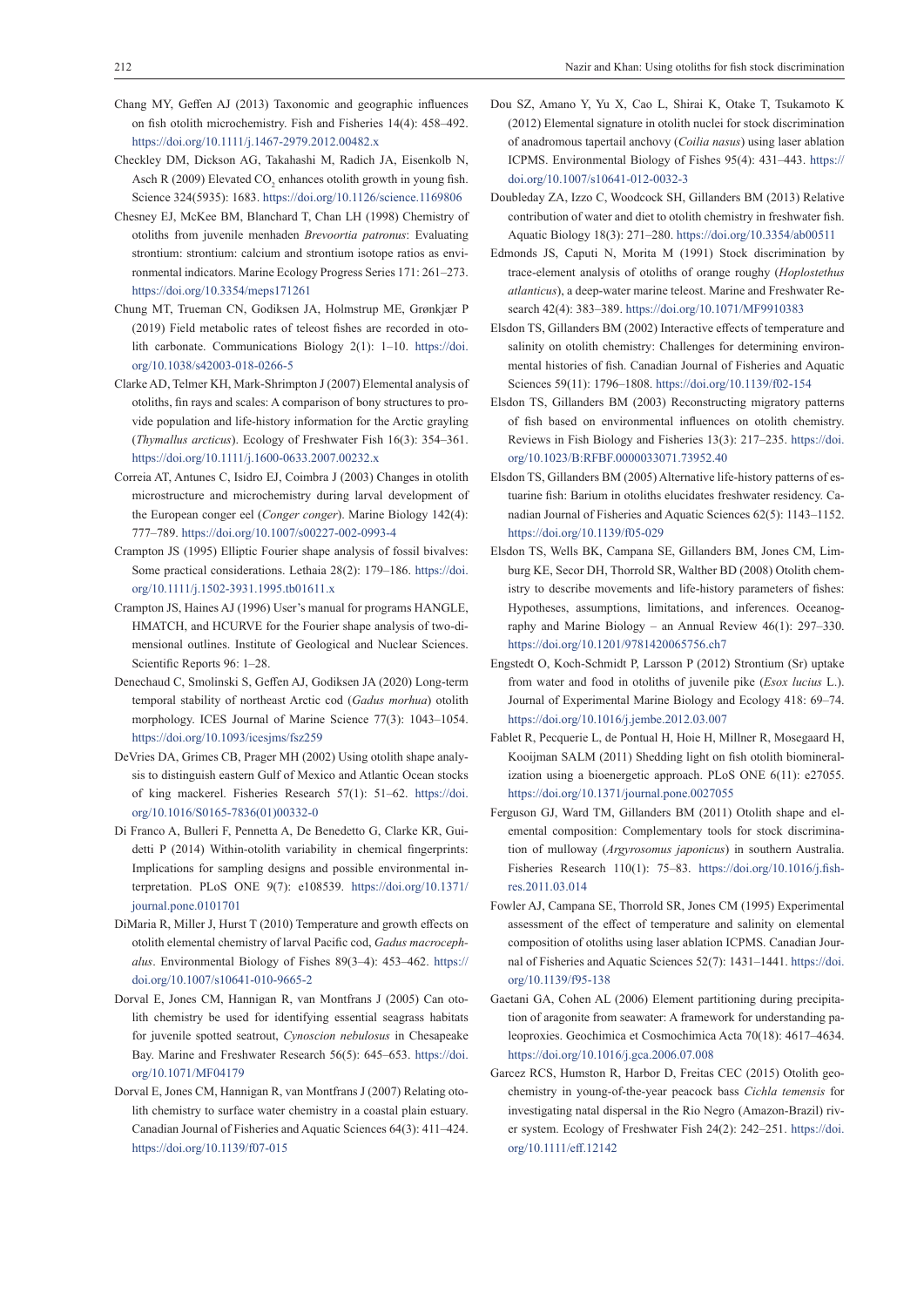- Gauldie RW (1986) Vaterite otoliths from chinook salmon (*Oncorhynchus tshawytscha*). New Zealand Journal of Marine and Freshwater Research 20(2): 209–217. [https://doi.org/10.1080/00288330.1986.9](https://doi.org/10.1080/00288330.1986.9516145) [516145](https://doi.org/10.1080/00288330.1986.9516145)
- Gauldie RW (1993) Polymorphic crystalline structure of fish otoliths. Journal of Morphology 218(1): 1–28. [https://doi.org/10.1002/](https://doi.org/10.1002/jmor.1052180102) imor.1052180102
- Gillanders BM, Kingsford MJ (2000) Elemental fingerprints of otoliths of fish may distinguish estuarine 'nursery' habitats. Marine Ecology Progress Series 201: 273–286. <https://doi.org/10.3354/meps201273>
- Gillanders BM, Munro AR (2012) Hypersaline waters pose new challenges for reconstructing environmental histories of fish based on otolith chemistry. Limnology and Oceanography 57(4): 1136–1148. <https://doi.org/10.4319/lo.2012.57.4.1136>
- Gray JS (2002) Biomagnification in marine systems: the perspective of an ecologist. Marine Pollution Bulletin 45(1-12): 46-52. [https://doi.](https://doi.org/10.1016/S0025-326X(01)00323-X) [org/10.1016/S0025-326X\(01\)00323-X](https://doi.org/10.1016/S0025-326X(01)00323-X)
- Hamer PA, Jenkins G, Gillanders BM (2003) Otolith chemistry of juvenile snapper *Pagrus auratus* in Victorian waters: Natural chemical tags and their temporal variation. Marine Ecology Progress Series 263: 261–273. <https://doi.org/10.3354/meps263261>
- Heimbrand Y, Limburg KE, Hussy K, Casini M, Sjoberg R, Palmen Bratt AM, Levinsky SE, Karpushevskaia A, Radtke K, Ohlund J (2020) Seeking the true time: Exploring otolith chemistry as an agedetermination tool. Journal of Fish Biology 97(2): 552–565. [https://](https://doi.org/10.1111/jfb.14422) [doi.org/10.1111/jfb.14422](https://doi.org/10.1111/jfb.14422)
- Hoff GR, Fuiman LA (1995) Environmentally induced variation in elemental composition of red drum (*Sciaenops ocellatus*) otoliths. Bulletin of Marine Science 56(2): 578–591.
- Hussy K, Mosegaard H, Albertsen CM, Nielsen EE, Hansen JH, Eero M (2016a) Evaluation of otolith shape as a tool for stock discrimination in marine fishes using Baltic Sea cod as a case study. Fisheries Research 174: 210–218. <https://doi.org/10.1016/j.fishres.2015.10.010>
- Hussy K, Groger J, Heidemann F, Hinrichsen HH, Marohn L (2016b) Slave to the rhythm: Seasonal signals in otolith microchemistry reveal age of eastern Baltic cod (*Gadus morhua*). ICES Journal of Marine Science 73(4): 1019–1032.<https://doi.org/10.1093/icesjms/fsv247>
- Hussy K, Limburg KE, de Pontual H, Thomas OR, Cook PK, Heimbrand Y, Blass M, Sturrock AM (2020) Trace element patterns in otoliths: The role of biomineralization. Reviews in Fisheries Science and Aquaculture 1–33.<https://doi.org/10.1080/23308249.2020.1760204>
- Ider D, Ramdane Z, Mahe K, Jean-Louis D, Bacha M, Amara R (2017) Use of otolith-shape analysis for stock discrimination of *Boops boops* along the Algerian coast (southwestern Mediterranean Sea). African Journal of Marine Science 39(3): 251–258. [https://doi.org/1](https://doi.org/10.2989/1814232X.2017.1363817) [0.2989/1814232X.2017.1363817](https://doi.org/10.2989/1814232X.2017.1363817)
- Ihssen PE, Booke HE, Casselman JM, McGlade JM, Payne NR, Utter FM (1981) Stock identification: Materials and methods. Canadian Journal of Fisheries and Aquatic Sciences 38(12): 1838–1855. <https://doi.org/10.1139/f81-230>
- Isaev MA, Denisova LN (1995) The computer programs for shape analysis of plant leaves. In: Proceedings of the Mathematics Computer Education International Conference, Pushchino, 90.
- Iwata H, Ukai Y (2002) Shape: A computer program package for quantitative evaluation of biological shapes based on elliptic Fourier descriptors. Journal of Heredity 93(5): 384–385. [https://doi.](https://doi.org/10.1093/jhered/93.5.384) [org/10.1093/jhered/93.5.384](https://doi.org/10.1093/jhered/93.5.384)
- 
- Izzo C, Ward TM, Ivey AR, Suthers IM, Stewart J, Sexton SC, Gillanders BM (2017) Integrated approach to determining stock structure: Implications for fisheries management of sardine, *Sardinops sagax*, in Australian waters. Reviews in Fish Biology and Fisheries 27(1): 267–284. <https://doi.org/10.1007/s11160-017-9468-z>
- Izzo C, Reis-Santos P, Gillanders BM (2018) Otolith chemistry does not just reflect environmental conditions: A meta-analytic evaluation. Fish and Fisheries 19(3): 441–454. [https://doi.org/10.1111/](https://doi.org/10.1111/faf.12264) [faf.12264](https://doi.org/10.1111/faf.12264)
- Jimenez-Mena B, Le Moan A, Christensen A, van Deurs M, Mosegaard H, Hemmer-Hansen J, Bekkevold D (2020) Weak genetic structure despite strong genomic signal in lesser sandeel in the North Sea. Evolutionary Applications 13(2): 376–387. [https://doi.org/10.1111/](https://doi.org/10.1111/eva.12875) [eva.12875](https://doi.org/10.1111/eva.12875)
- Jonsdottir ODB, Imsland AK, Danielsdottir AK, Marteinsdottir G (2002) Genetic heterogeneity and growth properties of different genotypes of Atlantic cod (*Gadus morhua* L.) at two spawning sites off south Iceland. Fisheries Research 55(1–3): 37–47. [https://doi.](https://doi.org/10.1016/S0165-7836(01)00296-X) [org/10.1016/S0165-7836\(01\)00296-X](https://doi.org/10.1016/S0165-7836(01)00296-X)
- Jonsdottir IG, Campana SE, Marteinsdottir G (2006a) Otolith shape and temporal stability of spawning groups of Icelandic cod (*Gadus morhua* L.). ICES Journal of Marine Science 63(8): 1501–1512. <https://doi.org/10.1016/j.icesjms.2006.05.006>
- Jonsdottir IG, Campana SE, Marteinsdottir G (2006b) Stock structure of Icelandic cod *Gadus morhua* L. based on otolith chemistry. Journal of Fish Biology 69(sc): 136–150. [https://doi.org/10.1111/j.1095-](https://doi.org/10.1111/j.1095-8649.2006.01271.x) [8649.2006.01271.x](https://doi.org/10.1111/j.1095-8649.2006.01271.x)
- Kalish JM (1992) Formation of a stress-induced chemical check in fish otoliths. Journal of Experimental Marine Biology and Ecology 162(2): 265–277. [https://doi.org/10.1016/0022-0981\(92\)90206-P](https://doi.org/10.1016/0022-0981(92)90206-P)
- Katayama S, Isshiki T (2007) Variation in otolith macrostructure of Japanese flounder (*Paralichthys olivaceus*): A method to discriminate between wild and released fish. Journal of Sea Research 57(2–3): 180–186. <https://doi.org/10.1016/j.seares.2006.09.006>
- Keating JP, Brophy D, Officer RA, Mullins E (2014) Otolith shape analysis of blue whiting suggests a complex stock structure at their spawning grounds in the Northeast Atlantic. Fisheries Research 157: 1–6. <https://doi.org/10.1016/j.fishres.2014.03.009>
- Kennedy BP, Chamberlain CP, Blum JD, Nislow KH, Folt CL (2005) Comparing naturally occurring stable isotopes of nitrogen, carbon, and strontium as markers for the rearing locations of Atlantic salmon (*Salmo salar*). Canadian Journal of Fisheries and Aquatic Sciences 62(1): 48–57. <https://doi.org/10.1139/f04-184>
- Kerr LA, Secor DH, Kraus RT (2007) Stable isotope ( $\delta^{13}$ C and  $\delta^{18}$ O) and Sr/Ca composition of otoliths as proxies for environmental salinity experienced by an estuarine fish. Marine Ecology Progress Series 349: 245–253. <https://doi.org/10.3354/meps07064>
- Kerr LA, Hintzen NT, Cadrin SX, Clausen LW, Dickey-Collas M, Goethel DR, Hatfield EMC, Kritzer JP, Nash RDM (2017) Lessons learned from practical approaches to reconcile mismatches between biological population structure and stock units of marine fish. ICES Journal of Marine Science 74(6): 1708–1722. [https://doi.](https://doi.org/10.1093/icesjms/fsw188) [org/10.1093/icesjms/fsw188](https://doi.org/10.1093/icesjms/fsw188)
- Khan MA, Nazir A (2019) Stock delineation of the long-whiskered catfish, *Sperata aor* (Hamilton 1822), from River Ganga by using morphometrics. Marine and Freshwater Research 70(1): 107–113. <https://doi.org/10.1071/MF17306>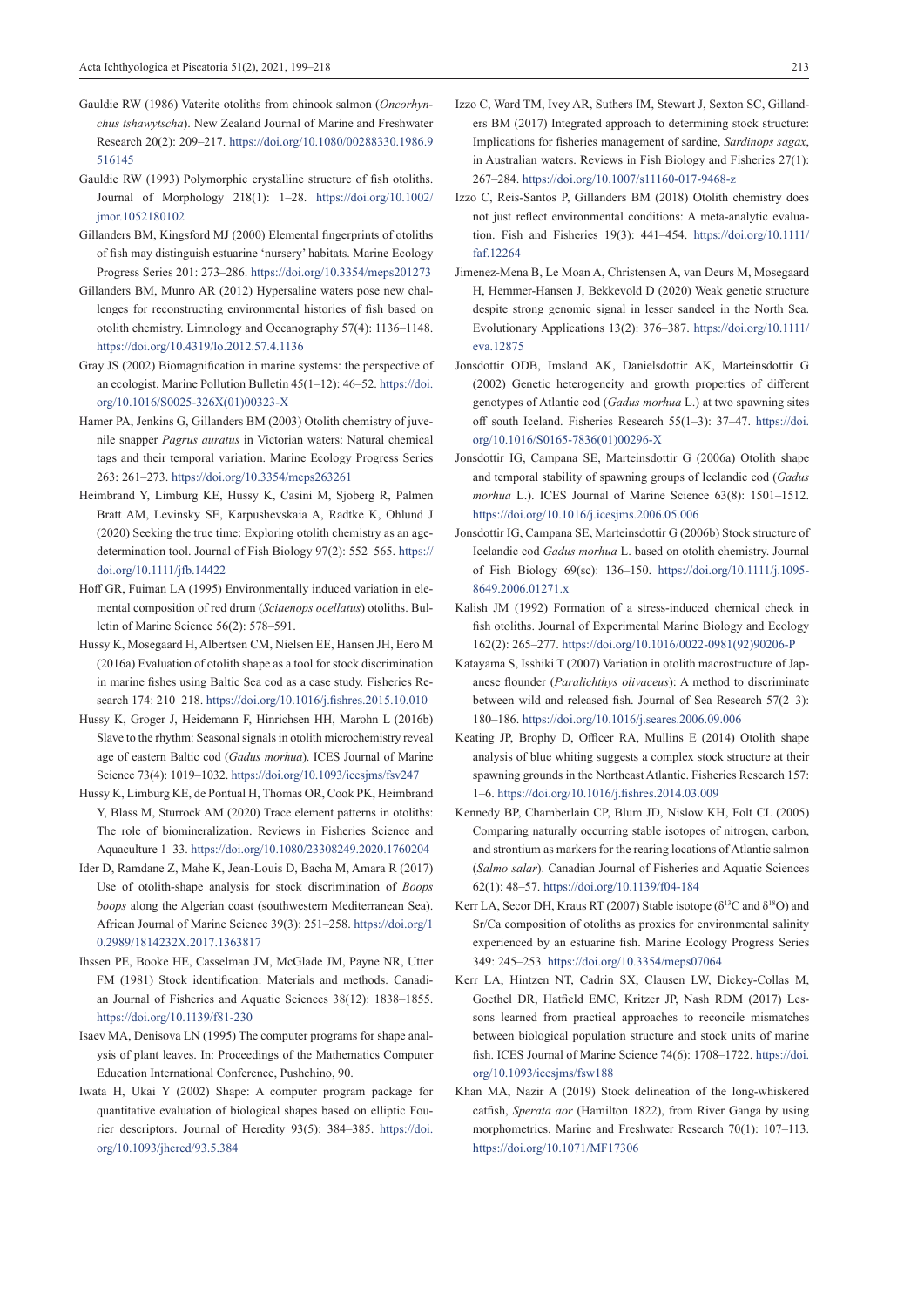- Khan MA, Miyan K, Khan S, Patel DK, Ansari NG (2012) Studies on the elemental profile of otoliths and truss network analysis for stock discrimination of the threatened stinging catfish *Heteropneustes fossilis* (Bloch 1794) from the Ganga River and its tributaries. Zoological Studies (Taipei, Taiwan) 51: 1195–1206.
- Khemiri S, Labonne M, Gaamour A, Munaron SM, Morize E (2014) The use of otolith chemistry to determine stock structure of *Sardina pilchardus* and *Engraulius encrasicolus* in Tunisian coasts. Cahiers de Biologie Marine 55(1): 21–29.
- Khemiri S, Gaamour A, Ben Abdallah L, Fezzani S (2018) The use of otolith shape to determine stock structure of *Engraulis encrasicolus* along the Tunisian coast. Hydrobiologia 821(1): 73–82. [https://doi.](https://doi.org/10.1007/s10750-017-3305-1) [org/10.1007/s10750-017-3305-1](https://doi.org/10.1007/s10750-017-3305-1)
- Kraus RT, Secor DH (2004) Incorporation of strontium into otoliths of an estuarine fish. Journal of Experimental Marine Biology and Ecology 302(1): 85–106. <https://doi.org/10.1016/j.jembe.2003.10.004>
- Landsman SJ, Nguyen VM, Gutowsky LFG, Gobin J, Cook KV, Binder TR, Lower N, McLaughlin RL, Cooke SJ (2011) Fish movement and migration studies in the Laurentian Great Lakes: Research trends and knowledge gaps. Journal of Great Lakes Research 37(2): 365–379.<https://doi.org/10.1016/j.jglr.2011.03.003>
- Legua J, Plaza G, Perez D, Arkhipkin A (2013) Otolith shape analysis as a tool for stock identification of the southern blue whiting, *Micromesistius australis*. Latin American Journal of Aquatic Research 41(3): 479–489. <https://doi.org/10.3856/vol41-issue3-fulltext-11>
- Lemberget T, McCormick MI (2009) Replenishment success linked to fluctuating asymmetry in larval fish. Oecologia 159(1): 83–93. <https://doi.org/10.1007/s00442-008-1212-x>
- Libungan LA, Palsson S (2015) ShapeR: An R package to study otolith shape variation among fish populations. PLoS ONE 10(3): e0121102.<https://doi.org/10.1371/journal.pone.0121102>
- Limburg KE (1995) Otolith strontium traces environmental history of sub-yearling American shad *Alosa sapidissima*. Marine Ecology Progress Series 119: 25–35.<https://doi.org/10.3354/meps119025>
- Limburg KE, Walther BD, Lu Z, Jackman G, Mohan J, Walther Y, Schmitt AK (2015) In search of the dead zone: Use of otoliths for tracking fish exposure to hypoxia. Journal of Marine Systems 141: 167–178.<https://doi.org/10.1016/j.jmarsys.2014.02.014>
- Lin SH, Chang CW, Iizuka Y, Tzeng WN (2007) Salinities, not diets, affect strontium/calcium ratios in otoliths of *Anguilla japonica*. Journal of Experimental Marine Biology and Ecology 341(2): 254–263. <https://doi.org/10.1016/j.jembe.2006.10.025>
- Lombarte A, Lleonart J (1993) Otolith size changes related with body growth, habitat depth and temperature. Environmental Biology of Fishes 37(3): 297–306.<https://doi.org/10.1007/BF00004637>
- Longmore C, Fogarty K, Neat F, Brophy D, Trueman C, Milton A, Mariani S (2010) A comparison of otolith microchemistry and otolith shape analysis for the study of spatial variation in a deep-sea teleost, *Coryphaenoides rupestris*. Environmental Biology of Fishes 89(3–4): 591–605. <https://doi.org/10.1007/s10641-010-9674-1>
- Ma T, Kuroki M, Miller MJ, Ishida R, Tsukamoto K (2008) Morphology and microchemistry of abnormal otoliths in the ayu, *Plecoglossus altivelis*. Environmental Biology of Fishes 83(2): 155–167. [https://](https://doi.org/10.1007/s10641-007-9308-4) [doi.org/10.1007/s10641-007-9308-4](https://doi.org/10.1007/s10641-007-9308-4)
- Machado LF, Damasceno JS, Bertoncini AA, Tosta VC, Farro APC, Hostim-Silva M, Oliveira C (2017) Population genetic structure and demographic history of the spadefish, *Chaetodipterus faber* (Ephippidae) from Southwestern Atlantic. Journal of Experimental Marine Biology and Ecology 487: 45–52. <https://doi.org/10.1016/j.jembe.2016.11.005>
- Mahe K, Ider D, Massaro A, Hamed O, Jurado-Ruzafa A, Gonçalves P, Anastasopoulou A, Jadaud A, Mytilineou C, Elleboode R, Ramdane Z, Bacha M, Amara R, de Pontual H, Ernande B (2018) Directional bilateral asymmetry in otolith morphology may affect fish stock discrimination based on otolith shape analysis. ICES Journal of Marine Science 76(1): 232–243. [https://doi.org/10.1093/icesjms/](https://doi.org/10.1093/icesjms/fsy163) [fsy163](https://doi.org/10.1093/icesjms/fsy163)
- Marohn L, Prigge E, Zumholz K, Klugel A, Anders H, Hanel R (2009) Dietary effects on multi-element composition of European eel (*Anguilla anguilla*) otoliths. Marine Biology 156(5): 927–933. [https://](https://doi.org/10.1007/s00227-009-1138-9) [doi.org/10.1007/s00227-009-1138-9](https://doi.org/10.1007/s00227-009-1138-9)
- Marohn L, Hilge V, Zumholz K, Klugel A, Anders H, Hanel R (2011) Temperature dependency of element incorporation into European eel (*Anguilla anguilla*) otoliths. Analytical and Bioanalytical Chemistry 399(6): 2175–2184. <https://doi.org/10.1007/s00216-010-4412-2>
- Martin GB, Thorrold SR (2005) Temperature and salinity effects on magnesium manganese, and barium incorporation in otoliths of larval and early juvenile spot *Leiostomus xanthurus*. Marine Ecology Progress Series 293: 223–232. [https://doi.org/10.3354/](https://doi.org/10.3354/meps293223) [meps293223](https://doi.org/10.3354/meps293223)
- Martin GB, Wuenschel MJ (2006) Effect of temperature and salinity on otolith element incorporation in juvenile grey snapper *Lutjanus griseus*. Marine Ecology Progress Series 324: 229–239. [https://doi.](https://doi.org/10.3354/meps324229) [org/10.3354/meps324229](https://doi.org/10.3354/meps324229)
- Martin GB, Thorrold SR, Jones CM (2004) Temperature and salinity effects on strontium incorporation in otoliths of larval spot (*Leiostomus xanthurus*). Canadian Journal of Fisheries and Aquatic Sciences 61(1): 34–42. <https://doi.org/10.1139/f03-143>
- Martino JC, Doubleday ZA, Chung MT, Gillanders BM (2020) Experimental support towards a metabolic proxy in fish using otolith carbon isotopes. Journal of Experimental Biology 223(6): jeb217091. <https://doi.org/10.1242/jeb.217091>
- Mateo I, Durbin EG, Bengtson DA, Kingsley R, Swart PK, Durant D (2010) Spatial and temporal variation in otolith chemistry for tautog (*Tautoga onitis*) in Narragansett Bay and Rhode Island coastal ponds. Fish Bulletin 108(2): 155–161.
- Mazloumi N, Doubleday ZA, Gillanders BM (2017) The effects of temperature and salinity on otolith chemistry of King George whiting. Fisheries Research 196: 66–74. [https://doi.org/10.1016/j.fish](https://doi.org/10.1016/j.fishres.2017.08.010)[res.2017.08.010](https://doi.org/10.1016/j.fishres.2017.08.010)
- McCormick SD (2001) Endocrine control of osmoregulation in teleost fish. American Zoologist 41(4): 781–794. [https://doi.org/10.1093/](https://doi.org/10.1093/icb/41.4.781) [icb/41.4.781](https://doi.org/10.1093/icb/41.4.781)
- Melancon S, Fryer BJ, Ludsin SA, Gagnon JE, Yang Z (2005) Effects of crystal structure on the uptake of metals by lake trout (*Salvelinus namaycush*) otoliths. Canadian Journal of Fisheries and Aquatic Sciences 62(11): 2609–2619. <https://doi.org/10.1139/f05-161>
- Mille T, Mahe K, Cachera M, Villanueva M, de Pontual H, Ernande B (2016) Diet is correlated with otolith shape in marine fish. Marine Ecology Progress Series 555: 167–184. [https://doi.org/10.3354/](https://doi.org/10.3354/meps11784) [meps11784](https://doi.org/10.3354/meps11784)
- Miller JA (2007) Scales of variation in otolith elemental chemistry of juvenile staghorn sculpin (*Leptocottus armatus*) in three Pacific Northwest estuaries. Marine Biology 151(2): 483–494. [https://doi.](https://doi.org/10.1007/s00227-006-0477-z) [org/10.1007/s00227-006-0477-z](https://doi.org/10.1007/s00227-006-0477-z)
- Miller JA (2009) The effects of temperature and water concentration on the otolith incorporation of barium and manganese in black rockfish *Sebastes melanops*. Journal of Fish Biology 75(1): 39–60. [https://](https://doi.org/10.1111/j.1095-8649.2009.02262.x) [doi.org/10.1111/j.1095-8649.2009.02262.x](https://doi.org/10.1111/j.1095-8649.2009.02262.x)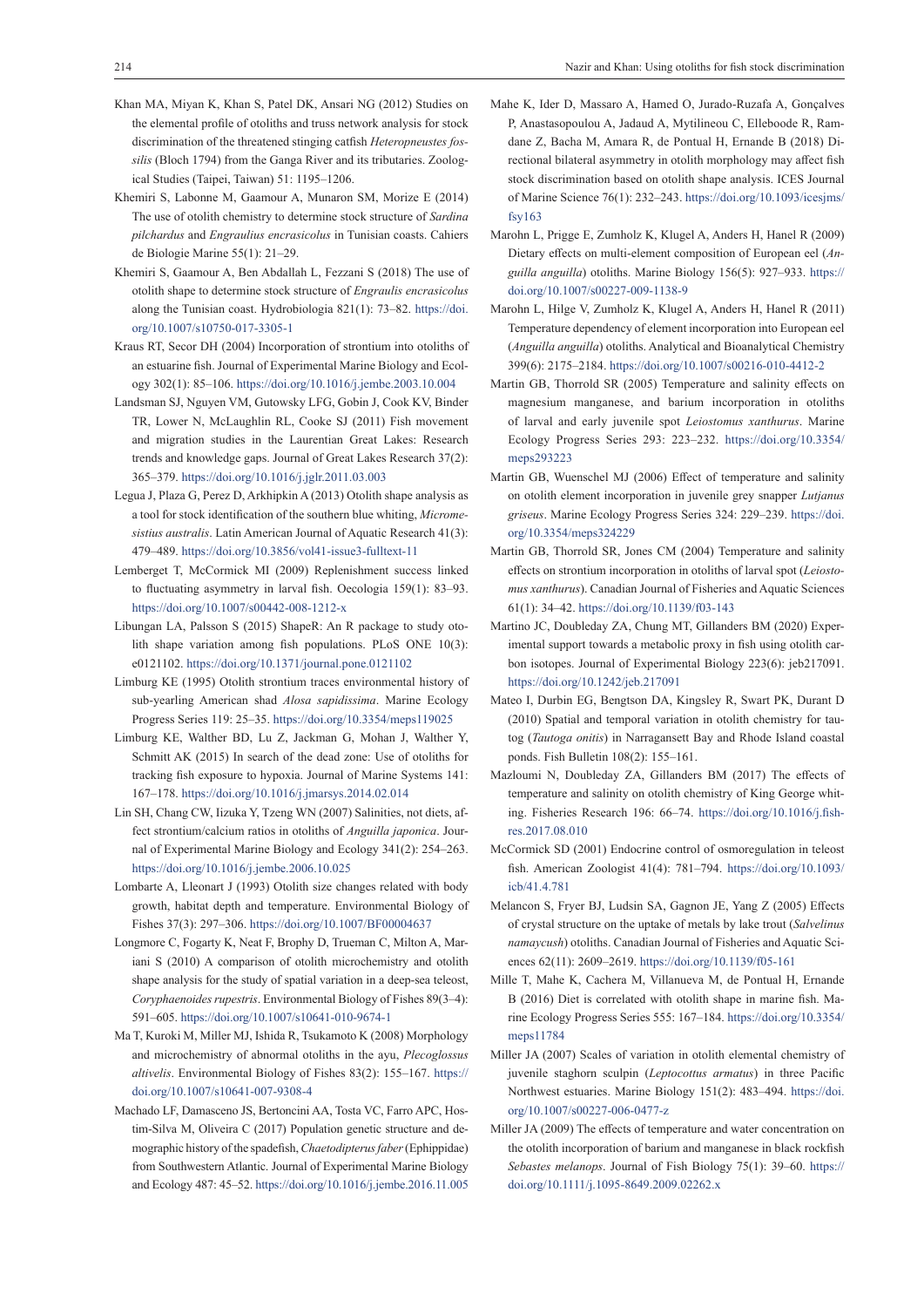- Miller JA (2011) Effects of water temperature and barium concentration on otolith composition along a salinity gradient: Implications for migratory reconstructions. Journal of Experimental Marine Biology and Ecology 405(1–2): 42–52. [https://doi.org/10.1016/j.jem](https://doi.org/10.1016/j.jembe.2011.05.017)[be.2011.05.017](https://doi.org/10.1016/j.jembe.2011.05.017)
- Milton DA, Chenery SR (2001) Sources and uptake of trace metals in otoliths of juvenile barramundi (*Lates calcarifer*). Journal of Experimental Marine Biology and Ecology 264(1): 47–65. [https://doi.](https://doi.org/10.1016/S0022-0981(01)00301-X) [org/10.1016/S0022-0981\(01\)00301-X](https://doi.org/10.1016/S0022-0981(01)00301-X)
- Milton DA, Chenery SR (2005) Movement patterns of barramundi Lates calcarifer, inferred from <sup>87</sup>Sr/<sup>86</sup>Sr and Sr/Ca ratios in otoliths, indicate non-participation in spawning. Marine Ecology Progress Series 301: 279–291.<https://doi.org/10.3354/meps301279>
- Mirasole A, Gillanders BM, Reis-Santos P, Grassa F, Capasso G, Scopelliti G, Mazzola A, Vizzini S (2017) The infuence of high pCO<sub>2</sub> on otolith shape, chemical and carbon isotope composition of six coastal fish species in a Mediterranean shallow  $CO_2$  vent. Marine Biology 164(9): e191. [https://doi.org/10.1007/s00227-](https://doi.org/10.1007/s00227-017-3221-y) [017-3221-y](https://doi.org/10.1007/s00227-017-3221-y)
- Miyan K, Khan MA, Khan S (2014) Stock structure delineation using variation in otolith chemistry of snakehead *Channa punctata* (Bloch, 1793), from three Indian rivers. Journal of Applied Ichthyology 30(5): 881–886.<https://doi.org/10.1111/jai.12479>
- Miyan K, Khan MA, Patel DK, Khan S, Prasad S (2016) Otolith fingerprints reveal stock discrimination of *Sperata seenghala* inhabiting the Gangetic River system. Ichthyological Research 63(2): 294–301. <https://doi.org/10.1007/s10228-015-0500-9>
- Mohan JA, Rahman MS, Thomas P, Walther B (2014) Influence of constant and periodic experimental hypoxic stress on Atlantic croaker otolith chemistry. Aquatic Biology 20(1): 1–11. [https://doi.](https://doi.org/10.3354/ab00542) [org/10.3354/ab00542](https://doi.org/10.3354/ab00542)
- Morat F, Betoulle S, Robert M, Thailly AF, Biagianti-Risbourg S, Lecomte-Finiger R (2008) What can otolith examination tell us about the level of perturbations of salmonid fish from the Kerguelen Islands? Ecology of Freshwater Fish 17(4): 617–627. [https://doi.](https://doi.org/10.1111/j.1600-0633.2008.00313.x) [org/10.1111/j.1600-0633.2008.00313.x](https://doi.org/10.1111/j.1600-0633.2008.00313.x)
- Moreira C, Froufe E, Sial AN, Caeiro A, Vax-Pires P, Correia AT (2018) Population structure of the blue jack mackerel (*Trachurus picturatus*) in the NE Atlantic inferred from otolith microchemistry. Fisheries Research 197: 113–122. [https://doi.org/10.1016/j.fish](https://doi.org/10.1016/j.fishres.2017.08.012)[res.2017.08.012](https://doi.org/10.1016/j.fishres.2017.08.012)
- Moreira C, Froufe E, Vaz-Pires P, Correia AT (2019) Otolith shape analysis as a tool to infer the population structure of the blue jack mackerel, *Trachurus picturatus*, in the NE Atlantic. Fisheries Research 209: 40–48. <https://doi.org/10.1016/j.fishres.2018.09.010>
- Mork J, Giaever M (1995) Genetic variation at isozyme loci in blue whiting from the north-east Atlantic. Journal of Fish Biology 46(3): 462–468. <https://doi.org/10.1111/j.1095-8649.1995.tb05987.x>
- Morse JW, Arvidson RS, Luttge A (2007) Calcium carbonate formation and dissolution. Chemical Reviews 107(2): 342–381. [https://doi.](https://doi.org/10.1021/cr050358j) [org/10.1021/cr050358j](https://doi.org/10.1021/cr050358j)
- Mucci A (1983) The solubility of calcite and aragonite in seawater at various salinities, temperatures, and one atmosphere total pressure. American Journal of Science 283(7): 780–799. [https://doi.](https://doi.org/10.2475/ajs.283.7.780) [org/10.2475/ajs.283.7.780](https://doi.org/10.2475/ajs.283.7.780)
- Munday PL, Gagliano M, Donelson JM, Dixson DL, Thorrold SR (2011) Ocean acidification does not affect the early life history development of a tropical marine fish. Marine Ecology Progress Series 423: 211–221.<https://doi.org/10.3354/meps08990>
- Munday PL, Cheal AJ, Dixson DL, Rummer JL, Fabricius KE (2014) Behavioural impairment in reef fishes caused by ocean acidification at CO<sub>2</sub> seeps. Nature Climate Change 4(6): 487–492. [https://doi.](https://doi.org/10.1038/nclimate2195) [org/10.1038/nclimate2195](https://doi.org/10.1038/nclimate2195)
- Murayama E, Takagi Y, Ohira T, Davis JG, Greene MI, Nagasawa H (2002) Fish otolith contains a unique structural protein, otolin-1. European Journal of Biochemistry 269(2): 688–696. [https://doi.](https://doi.org/10.1046/j.0014-2956.2001.02701.x) [org/10.1046/j.0014-2956.2001.02701.x](https://doi.org/10.1046/j.0014-2956.2001.02701.x)
- Nazir A (2018) Precise age and growth estimation, and stock identification of long-whiskered catfish, *Sperata aor* (Hamilton, 1822), inhabiting river Ganga. PhD Thesis, Aligarh Muslim University, Aligarh.
- Nazir A, Khan MA (2017) Stock discrimination of *Sperata aor* from river Ganga using microsatellite markers: Implications for conservation and management. Aquatic Living Resources 30: e33. [9 pp.] <https://doi.org/10.1051/alr/2017033>
- Nazir A, Khan MA (2019) Spatial and temporal variation in otolith chemistry and its relationship with water chemistry: Stock discrimination of *Sperata aor*. Ecology ofFreshwater Fish 28(3): 499–511. <https://doi.org/10.1111/eff.12471>
- Nelson TR, Powers SP (2019) Validation of species specific otolith chemistry and salinity relationships. Environmental Biology of Fishes 102(5): 801–815. [https://doi.org/10.1007/s10641-019-](https://doi.org/10.1007/s10641-019-00872-9) [00872-9](https://doi.org/10.1007/s10641-019-00872-9)
- Neves V, Guedes A, Valentim B, Campos J, Freitas V (2017) High incidence of otolith abnormality in juvenile European flounder *Platichthys flesus* from a tidal freshwater area. Marine Biology Research 13(9): 933–941. [https://doi.org/10.1080/17451000.2017](https://doi.org/10.1080/17451000.2017.1331041) [.1331041](https://doi.org/10.1080/17451000.2017.1331041)
- Oxman DS, Barnett-Johnson R, Smith ME, Coffin A, Miller DL, Josephson R, Popper AN (2007) The effect of vaterite deposition on sound reception, otolith morphology, and inner ear sensory epithelia in hatchery-reared Chinook salmon (*Oncorhynchus tshawytscha*). Canadian Journal of Fisheries and Aquatic Sciences 64(11): 1469– 1478. <https://doi.org/10.1139/f07-106>
- Palmer M, Linde M, Morales-Nin B (2010) Disentangling fluctuating asymmetry from otolith shape. Marine Ecology Progress Series 399: 261–272. <https://doi.org/10.3354/meps08347>
- Pampoulie C, Ruzzante DE, Chosson V, Jorundsdottir TD, Taylor L, Thorsteinsson V, Danielsdottir AK, Marteinsdottir G (2006) The genetic structure of Atlantic cod (*Gadus morhua*) around Iceland: Insight from microsatellites, the pan I locus, and tagging experiments. Canadian Journal of Fisheries and Aquatic Sciences 63(12): 2660–2674. <https://doi.org/10.1139/f06-150>
- Pampoulie C, Danielsdottir AK, Thorsteinsson V, Hjorleifsson E, Marteinsdottir G, Ruzzante DE (2012) The composition of adult overwintering and juvenile aggregations of Atlantic cod (*Gadus morhua*) around Iceland using neutral and functional markers: A statistical challenge. Canadian Journal of Fisheries and Aquatic Sciences 69(2): 307–320. <https://doi.org/10.1139/f2011-151>
- Panfili J, Darnaude AM, Vigliola L, Jacquart A, Labonne M, Gilles S (2015) Experimental evidence of complex relationships between the ambient salinity and the strontium signature of fish otoliths. Journal of Experimental Marine Biology and Ecology 467: 65–70. [https://](https://doi.org/10.1016/j.jembe.2015.03.007) [doi.org/10.1016/j.jembe.2015.03.007](https://doi.org/10.1016/j.jembe.2015.03.007)
- Pangle KL, Ludsin SA, Fryer BJ (2010) Otolith microchemistry as a stock identification tool for freshwater fishes: Testing its limits in Lake Erie. Canadian Journal of Fisheries and Aquatic Sciences 67(9): 1475–1489. <https://doi.org/10.1139/F10-076>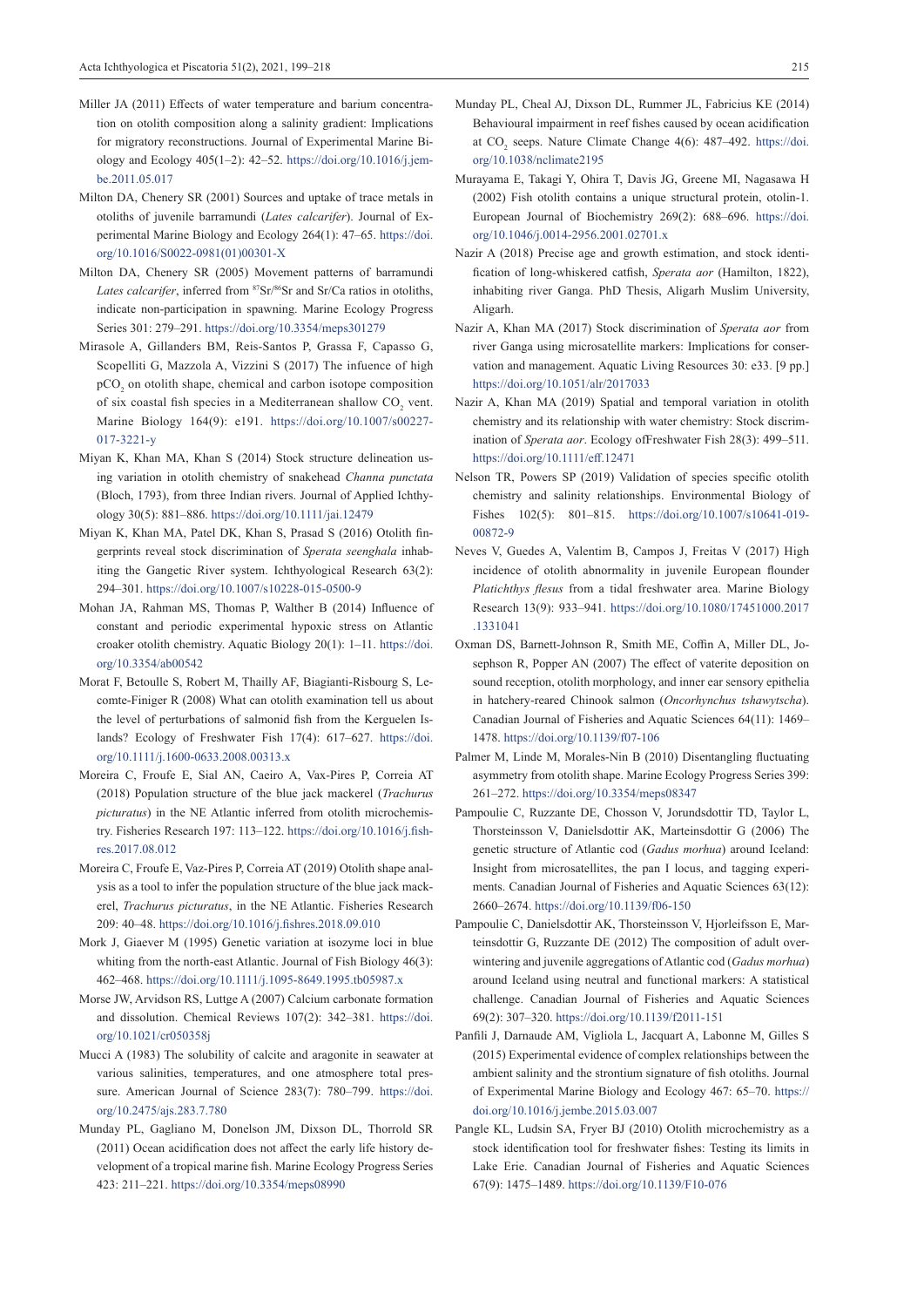- Patarnello T, Volckaert FMJ, Castilho R (2007) Pillars of Hercules: Is the Atlantic-Mediterranean transition a phylogeographical break? Molecular Ecology 16(21): 4426–4444. [https://doi.org/10.1111/](https://doi.org/10.1111/j.1365-294X.2007.03477.x) [j.1365-294X.2007.03477.x](https://doi.org/10.1111/j.1365-294X.2007.03477.x)
- Paul K, Oeberst R, Hammer C (2013) Evaluation of otolith shape analysis as a tool for discriminating adults of Baltic cod stocks? Journal of Applied Ichthyology 29(4): 743–750.<https://doi.org/10.1111/jai.12145>
- Petursdottir G, Begg GA, Marteinsdottir G (2006) Discrimination between Icelandic cod (*Gadus morhua* L.) populations from adjacent spawning areas based on otolith growth and shape. Fisheries Research 80(2–3): 182–189. <https://doi.org/10.1016/j.fishres.2006.05.002>
- Pothin K, Gonzalez-Salas C, Chabanet P, Lecompte-Finiger R (2006) Distinction between *Mulloidichthys flavolineatus* juveniles from Reunion Island and Mauritius Island (south-west Indian Ocean) based on otolith morphometrics. Journal of Fish Biology 69(1): 38–53. <https://doi.org/10.1111/j.1095-8649.2006.01047.x>
- Pracheil BM, Hogan JD, Lyons J, McIntyre PB (2014) Using hard‐part microchemistry to advance conservation and management of North American freshwater fishes. Fisheries 39(10): 451–465. [https://doi.](https://doi.org/10.1080/03632415.2014.937858) [org/10.1080/03632415.2014.937858](https://doi.org/10.1080/03632415.2014.937858)
- Pracheil BM, Chakoumakos BC, Feygenson M, Whitledge GW, Koenigs RP, Bruch RM (2017) Sturgeon and paddlefish (Acipenseridae) sagittal otoliths are composed of the calcium carbonate polymorphs vaterite and calcite. Journal of Fish Biology 90(2): 549–558. [https://](https://doi.org/10.1111/jfb.13085) [doi.org/10.1111/jfb.13085](https://doi.org/10.1111/jfb.13085)
- Pracheil BM, George R, Chakoumakos BC (2019) Significance of otolith calcium carbonate crystal structure diversity to microchemistry studies. Reviews in Fish Biology and Fisheries 29(3): 569–588. <https://doi.org/10.1007/s11160-019-09561-3>
- Randon M, Le Pape O, Ernande B, Mahe K, Volckaert FA, Petit EJ, Lassalle G, Le Berre T, Reveillac E (2020) Complementarity and discriminatory power of genotype and otolith shape in describing the fine-scale population structure of an exploited fish, the common sole of the Eastern English Channel. PLoS ONE 15(11): e0241429. <https://doi.org/10.1371/journal.pone.0241429>
- Reimer T, Dempster T, Warren-Myers F, Jensen AJ, Swearer SE (2016) High prevalence of vaterite in sagittal otoliths causes hearing impairment in farmed fish. Scientific Reports 6(1): e25249. [https://doi.](https://doi.org/10.1038/srep25249) [org/10.1038/srep25249](https://doi.org/10.1038/srep25249)
- Reimer T, Dempster T, Wargelius A, Fjelldal PG, Hansen T, Glover KA, Solberg MF, Swearer SE (2017) Rapid growth causes abnormal vaterite formation in farmed fish otoliths. Journal of Experimental Biology 220(16): 2965–2969.<https://doi.org/10.1242/jeb.148056>
- Reis-Santos P, Tanner SE, Elsdon TS, Cabral HN, Gillanders BM (2013) Effects of temperature: Salinity and water composition on otolith elemental incorporation of *Dicentrarchus labrax*. Journal of Experimental Marine Biology and Ecology 446: 245–252. [https://](https://doi.org/10.1016/j.jembe.2013.05.027) [doi.org/10.1016/j.jembe.2013.05.027](https://doi.org/10.1016/j.jembe.2013.05.027)
- Reis-Santos P, Tanner SE, Aboim MA, Vasconcelos RP, Laroche J, Charrier G, Perez M, Presa P, Gillanders BM, Cabral HN (2018) Reconciling differences in natural tags to infer demographic and genetic connectivity in marine fish populations. Scientific Reports 8(1): e10343. <https://doi.org/10.1038/s41598-018-28701-6>
- Reveillac E, Lacoue-Labarthe T, Oberhansli F, Teyssie JL, Jeffree R, Gattuso JP, Martin S (2015) Ocean acidification reshapes the otolith-body allometry of growth in juvenile sea bream. Journal of Experimental Marine Biology and Ecology 463: 87–94. [https://doi.](https://doi.org/10.1016/j.jembe.2014.11.007) [org/10.1016/j.jembe.2014.11.007](https://doi.org/10.1016/j.jembe.2014.11.007)
- Romanek C, Gauldie R (1996) A predictive model of otolith growth in fish based on the chemistry of the endolymph. Comparative Biochemistry and Physiology. Part A, Physiology 114(1): 71–79. [https://doi.org/10.1016/0300-9629\(95\)02094-2](https://doi.org/10.1016/0300-9629(95)02094-2)
- Sadighzadeh Z, Valinassab T, Vosugi G, Motallebi AA, Fatemi MR, Lombarte A, Tuset VM (2014) Use of otolith shape for stock identification of John's snapper, *Lutjanus johnii* (Pisces: Lutjanidae), from the Persian Gulf and the Oman Sea. Fisheries Research 155: 59–63. <https://doi.org/10.1016/j.fishres.2014.02.024>
- Schaffler JJ, Winkelman DL (2008) Temporal and spatial variability in otolith trace-element signatures of juvenile striped bass from spawning locations in Lake Texoma, Oklahoma–Texas. Transactions of the American Fisheries Society 137(3): 818–829. [https://](https://doi.org/10.1577/T06-023.1) [doi.org/10.1577/T06-023.1](https://doi.org/10.1577/T06-023.1)
- Secor DH (2010) Is otolith science transformative? New views on fish migration. Environmental Biology of Fishes 89(3–4): 209–220. <https://doi.org/10.1007/s10641-010-9683-0>
- Simoneau M, Casselman JM, Fortin R (2000) Determining the effect of negative allometry (length/height relationship) on variation in otolith shape in lake trout (*Salvelinus namaycush*), using Fourier-series analysis. Canadian Journal of Zoology 78(9): 1597–1603. [https://](https://doi.org/10.1139/z00-093) [doi.org/10.1139/z00-093](https://doi.org/10.1139/z00-093)
- Sinclair DJ (2005) Correlated trace element vital effects in tropical corals: A new geochemical tool for probing biomineralization. Geochimica et Cosmochimica Acta 69(13): 3265–3284. [https://doi.](https://doi.org/10.1016/j.gca.2005.02.030) [org/10.1016/j.gca.2005.02.030](https://doi.org/10.1016/j.gca.2005.02.030)
- Sinclair DJ, Risk MJ (2006) A numerical model of trace-element co-precipitation in a physicochemical calcification system: Application to coral biomineralization and trace-element 'vital effects'. Geochimica et Cosmochimica Acta 70(15): 3855–3868. [https://doi.](https://doi.org/10.1016/j.gca.2006.05.019) [org/10.1016/j.gca.2006.05.019](https://doi.org/10.1016/j.gca.2006.05.019)
- Soeth M, Spach HL, Daros FA, Adelir-Alves J, de Almeida ACO, Correia AT (2019) Stock structure of Atlantic spadefish *Chaetodipterus faber* from Southwest Atlantic Ocean inferred from otolith elemental and shape signatures. Fisheries Research 211: 81–90. [https://doi.](https://doi.org/10.1016/j.fishres.2018.11.003) [org/10.1016/j.fishres.2018.11.003](https://doi.org/10.1016/j.fishres.2018.11.003)
- Sollner C, Burghammer M, Busch-Nentwich E, Berger J, Schwarz H, Riekel C, Nicolson T (2003) Control of crystal size and lattice formation by starmaker in otolith biomineralization. Science 302(5643): 282–286. <https://doi.org/10.1126/science.1088443>
- Stanley RR, Bradbury IR, DiBacco C, Snelgrove PV, Thorrold SR, Killen SS (2015) Environmentally mediated trends in otolith composition of juvenile Atlantic cod (*Gadus morhua*). ICES Journal of Marine Science 72(8): 2350–2363. [https://doi.org/10.1093/icesjms/](https://doi.org/10.1093/icesjms/fsv070) [fsv070](https://doi.org/10.1093/icesjms/fsv070)
- Stransky C (2005) Geographic variation of golden redfish (*Sebastes marinus*) and deep sea redfish (*S. mentella*) in the North Atlantic based on otolith shape analysis. ICES Journal of Marine Science 62(8): 1691–1698. <https://doi.org/10.1016/j.icesjms.2005.05.012>
- Stransky C (2014) Morphometric outlines. In: Cadrin SX, Kerr LA, Mariani S (Eds) Stock identification methods. Academic Press, New York, 129-140. [https://doi.org/10.1016/B978-0-12-397003-](https://doi.org/10.1016/B978-0-12-397003-9.00007-2) [9.00007-2](https://doi.org/10.1016/B978-0-12-397003-9.00007-2)
- Stransky C, Murta AG, Schlickeisen J, Zimmermann C (2008) Otolith shape analysis as a tool for stock separation of horse mackerel (*Trachurus trachurus*) in the Northeast Atlantic and Mediterranean. Fisheries Research 89(2): 159–166. [https://doi.org/10.1016/j.fish](https://doi.org/10.1016/j.fishres.2007.09.017)[res.2007.09.017](https://doi.org/10.1016/j.fishres.2007.09.017)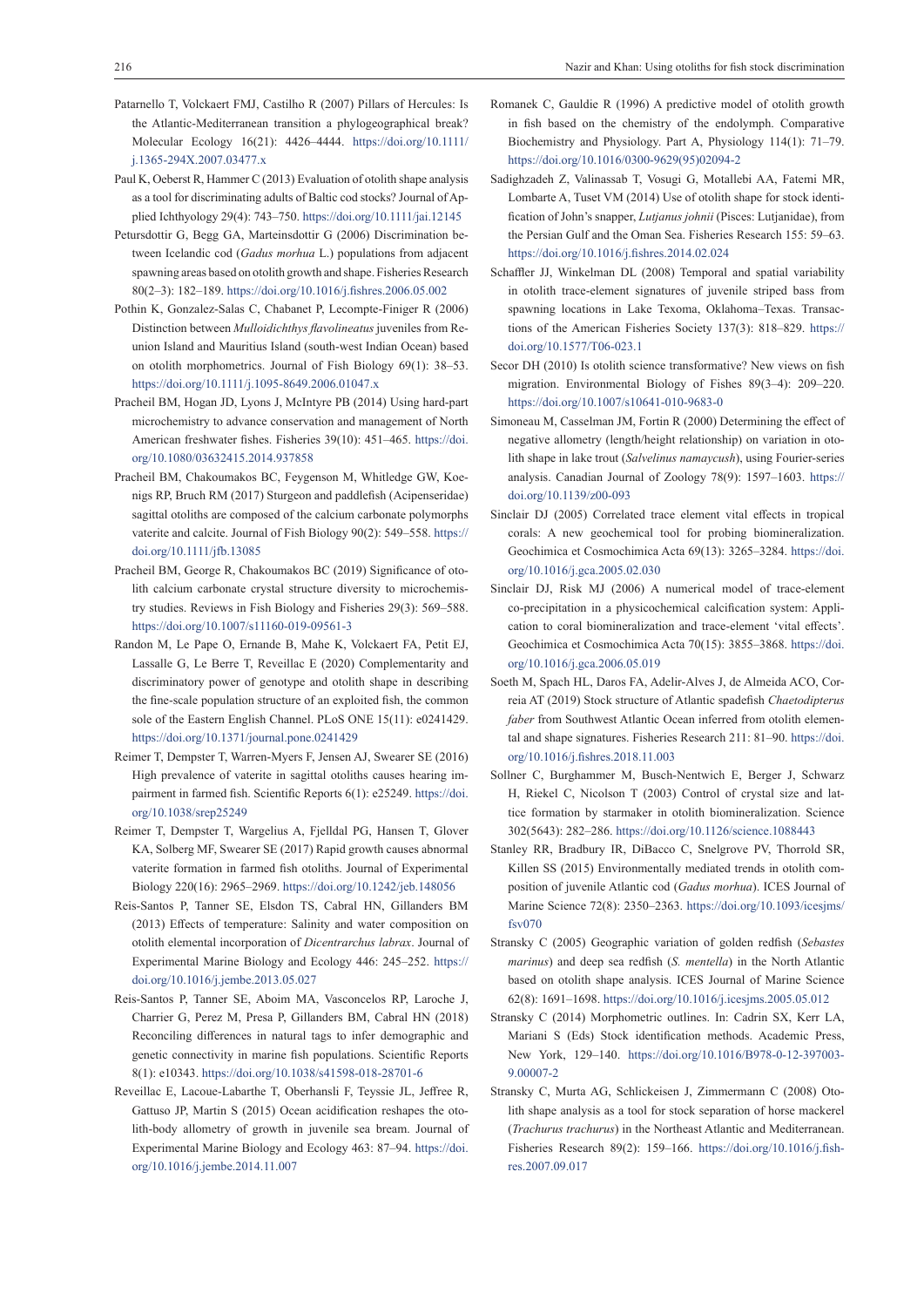- Sturrock AM, Trueman CN, Darnaude AM, Hunter E (2012) Can otolith elemental chemistry retrospectively track migrations in fully marine fishes? Journal of Fish Biology 81(2): 766–795. [https://doi.](https://doi.org/10.1111/j.1095-8649.2012.03372.x) [org/10.1111/j.1095-8649.2012.03372.x](https://doi.org/10.1111/j.1095-8649.2012.03372.x)
- Sturrock AM, Trueman CN, Milton JA, Waring CP, Cooper MJ, Hunter E (2014) Physiological influences can outweigh environmental signals in otolith microchemistry research. Marine Ecology Progress Series 500: 245–264.<https://doi.org/10.3354/meps10699>
- Sturrock AM, Hunter E, Milton JA, Eimf E, Johnson RC, Waring CP, Trueman CN (2015) Quantifying physiological influences on otolith microchemistry. Methods in Ecology and Evolution 6(7): 806–816. <https://doi.org/10.1111/2041-210X.12381>
- Sweeting RM, Beamish RJ, Neville CM (2004) Crystalline otoliths in teleosts: Comparisons between hatchery and wild coho salmon (*Oncorhynchus kisutch*) in the Strait of Georgia. Reviews in Fish Biology and Fisheries 14(3): 361–369. <https://doi.org/10.1007/s11160-005-3793-3>
- Taillebois L, Barton DP, Crook DA, Saunders T, Taylor J, Hearnden M, Saunders RJ, Newman SJ, Travers MJ, Welch DJ, Greig A, Dudgeon C, Maher S, Ovenden JR (2017) Strong population structure deduced from genetics, otolith chemistry and parasite abundances explains vulnerability to localized fishery collapse in a large sciaenid fish, *Protonibea diacanthus*. Evolutionary Applications 10(10): 978–993.<https://doi.org/10.1111/eva.12499>
- Tanner SE, Vasconcelos RP, Reis-Santos P, Cabral HN, Thorrold SR (2011) Spatial and ontogenetic variability in the chemical composition of juvenile common sole (*Solea solea*) otoliths. Estuarine, Coastal and Shelf Science 91(1): 150–157. [https://doi.org/10.1016/j.](https://doi.org/10.1016/j.ecss.2010.10.008) [ecss.2010.10.008](https://doi.org/10.1016/j.ecss.2010.10.008)
- Tanner SE, Reis-Santos P, Cabral HN (2016) Otolith chemistry in stock delineation: A brief overview, current challenges and future prospects. Fisheries Research 173: 206–213. [https://doi.org/10.1016/j.](https://doi.org/10.1016/j.fishres.2015.07.019) [fishres.2015.07.019](https://doi.org/10.1016/j.fishres.2015.07.019)
- Tomas J, Geffen AJ (2003) Morphometry and composition of aragonite and vaterite otoliths of deformed laboratory reared juvenile herring from two populations. Journal of Fish Biology 63(6): 1383–1401. <https://doi.org/10.1111/j.1095-8649.2003.00245.x>
- Tomas J, Geffen AJ, Allen IS, Berges J (2004) Analysis of the soluble matrix of vaterite otoliths of juvenile herring (*Clupea harengus*): Do crystalline otoliths have less protein? Comparative Biochemistry and Physiology. Part A, Molecular and Integrative Physiology 139(3): 301–308. <https://doi.org/10.1016/j.cbpb.2004.09.013>
- Tomczak M, Godfrey JS (1994). Regional Oceanography: An Introduction. Elsevier Science Inc. Pergamon, 422 pp.
- Toole CL, Markle DF, Harris PM (1993) Relationships between otolith microstructure, microchemistry, and early life history events in Dover sole, *Microstomus pacificus*. Fishery Bulletin (Washington, D.C.) 91: 732–753.
- Tracey SR, Lyle JM, Duhamel G (2006) Application of elliptical Fourier analysis of otolith form as a tool for stock identification. Fisheries Research 77(2): 138–147. <https://doi.org/10.1016/j.fishres.2005.10.013>
- Trudel M, Walther BD, Thorrold SR (2010) Limited diversity in natal origins of immature anadromous fish during ocean residency. Canadian Journal of Fisheries and Aquatic Sciences 67(10): 1699–1707. <https://doi.org/10.1139/F10-086>
- Turan C (2004) Stock identification of Mediterranean horse mackerel (*Trachurus mediterraneus*) using morphometric and meristic characters. ICES Journal of Marine Science 61(5): 774–781. [https://doi.](https://doi.org/10.1016/j.icesjms.2004.05.001) [org/10.1016/j.icesjms.2004.05.001](https://doi.org/10.1016/j.icesjms.2004.05.001)
- 
- Turan C (2006) The use of otolith shape and chemistry to determine stock structure of Mediterranean horse mackerel *Trachurus mediterraneus* (Steindachner). Journal of Fish Biology 6(sc): 165–180. <https://doi.org/10.1111/j.1095-8649.2006.01266.x>
- Turner SM, Limburg KE (2014) Determination of river herring natal origin using otolith chemical markers: Accuracy as a function of spatial scale and choice of markers. Transactions of the American Fisheries Society 143(6): 1530–1543. [https://doi.org/10.1080/0002](https://doi.org/10.1080/00028487.2014.949012) [8487.2014.949012](https://doi.org/10.1080/00028487.2014.949012)
- Tzeng WN (1996) Effects of salinity and ontogenetic movements on strontium:calcium ratios in the otoliths of the Japanese eel, *Anguilla japonica* Temminck and Schlegel. Journal of Experimental Marine Biology and Ecology 199(1): 111–122. [https://doi.](https://doi.org/10.1016/0022-0981(95)00185-9) [org/10.1016/0022-0981\(95\)00185-9](https://doi.org/10.1016/0022-0981(95)00185-9)
- Tzeng WN, Chang CW, Wang CH, Shiao JC, Iizuka Y, Yang YJ, You CF, Lozys L (2007) Misidentification of the migratory history of anguillid eels by Sr/Ca ratios of vaterite otoliths. Marine Ecology Progress Series 348: 285–295. [https://doi.org/10.3354/](https://doi.org/10.3354/meps07022) [meps07022](https://doi.org/10.3354/meps07022)
- Vasconcelos J, Hermida M, Saraiva A, Gonzalez JA, Gordo LS (2017) The use of parasites as biological tags for stock identification of blue jack mackerel, *Trachurus picturatus*, in the North-eastern Atlantic. Fisheries Research 193: 1–6. [https://doi.org/10.1016/j.fish](https://doi.org/10.1016/j.fishres.2017.03.015)[res.2017.03.015](https://doi.org/10.1016/j.fishres.2017.03.015)
- Vasconcelos J, Vieira AR, Sequeira V, Gonzalez JA, Kaufmann M, Gordo LS (2018) Identifying populations of the blue jack mackerel (*Trachurus picturatus*) in the Northeast Atlantic by using geometric morphometrics and otolith shape analysis. Fish Bulletin 116(1): 81–92. <https://doi.org/10.7755/FB.116.1.9>
- Veinott GI, Porter TR, Nasdala L (2009) Using Mg as a proxy for crystal structure and Sr as an indicator of marine growth in vaterite and aragonite otoliths of aquaculture rainbow trout. Transactions of the American Fisheries Society 138(5): 1157–1165. [https://doi.](https://doi.org/10.1577/T08-184.1) [org/10.1577/T08-184.1](https://doi.org/10.1577/T08-184.1)
- Vieira AR, Neves A, Sequeira V, Paiva RB, Gordo LS (2014) Otolith shape analysis as a tool for stock discrimination of forkbeard (*Phycis phycis*) in the Northeast Atlantic. Hydrobiologia 728(1): 103–110. <https://doi.org/10.1007/s10750-014-1809-5>
- Vignon M, Aymes JC (2020) Functional effect of vaterite-the presence of an alternative crystalline structure in otoliths alters escape kinematics of the brown trout. The Journal of Experimental Biology 223(12): jeb222034. [13 pp.]<https://doi.org/10.1242/jeb.222034>
- Vignon M, Morat F (2010) Environmental and genetic determinant of otolith shape revealed by a non-indigenous tropical fish. Marine Ecology Progress Series 411: 231–241. [https://doi.org/10.3354/](https://doi.org/10.3354/meps08651) [meps08651](https://doi.org/10.3354/meps08651)
- Volpedo AV, Cirelli AF (2006) Otolith chemical composition as a useful tool for sciaenid stock discrimination in the south-western Atlantic. Scientia Marina 70(2): 325–334. [https://doi.org/10.3989/sci](https://doi.org/10.3989/scimar.2006.70n2325)[mar.2006.70n2325](https://doi.org/10.3989/scimar.2006.70n2325)
- Walsh CT, Gillanders BM (2018) Extrinsic factors affecting otolith chemistry – implications for interpreting migration patterns in a diadromous fish. Environmental Biology of Fishes 101(6): 905–916. <https://doi.org/10.1007/s10641-018-0746-y>
- Walther BD, Thorrold SR (2006) Water, not food, contributes the majority of strontium and barium deposited in the otoliths of a marine fish. Marine Ecology Progress Series 311: 125–130. [https://doi.](https://doi.org/10.3354/meps311125) [org/10.3354/meps311125](https://doi.org/10.3354/meps311125)